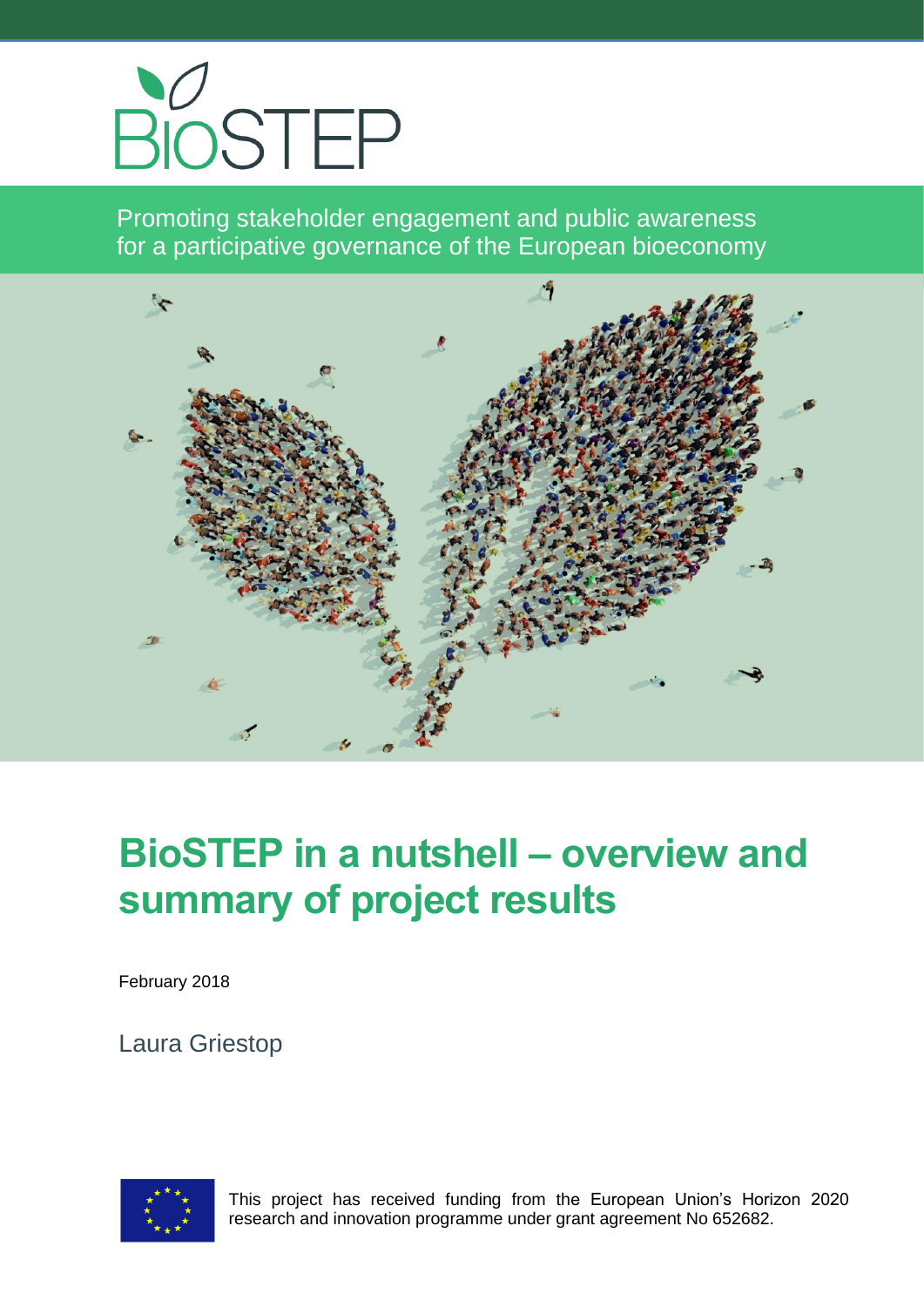| <b>Document information</b> |                                                                                                                       |  |
|-----------------------------|-----------------------------------------------------------------------------------------------------------------------|--|
| Project name:               | <b>BioSTEP</b>                                                                                                        |  |
| <b>Project title:</b>       | Promoting stakeholder engagement and public<br>awareness for a participative governance of the<br>European bioeconomy |  |
| Project number:             | 652682                                                                                                                |  |
| <b>Start date:</b>          | 1st March 2015                                                                                                        |  |
| Duration:                   | 36 months                                                                                                             |  |

| <b>Report:</b>                | D5.3: BioSTEP in a nutshell - overview and<br>summary of project results |
|-------------------------------|--------------------------------------------------------------------------|
| <b>Work Package:</b>          | WP5: Public engagement and<br>knowledge<br>sharing                       |
| <b>Work Package leader:</b>   | <b>BIOCOM</b>                                                            |
| Task:                         | Task 5.2: Development and implementation of a<br>website                 |
| Task leader:                  | <b>BIOCOM</b>                                                            |
| Responsible author(s):        | Laura Griestop (BIOCOM)                                                  |
| Internal peer review:         | Holger Gerdes (Ecologic)                                                 |
| <b>Planned delivery date:</b> | M34                                                                      |
| <b>Actual delivery date:</b>  | M36                                                                      |
| <b>Reporting period:</b>      | RP <sub>2</sub>                                                          |

| Dissemination level of this report |                                                                                       |  |  |
|------------------------------------|---------------------------------------------------------------------------------------|--|--|
| PU                                 | Public                                                                                |  |  |
| <b>PP</b>                          | Restricted to other programme participants (including the Commission Services)        |  |  |
| <b>RE</b>                          | Restricted to a group specified by the consortium (including the Commission Services) |  |  |
| CO                                 | Confidential, only for members of the consortium (including the Commission Services)  |  |  |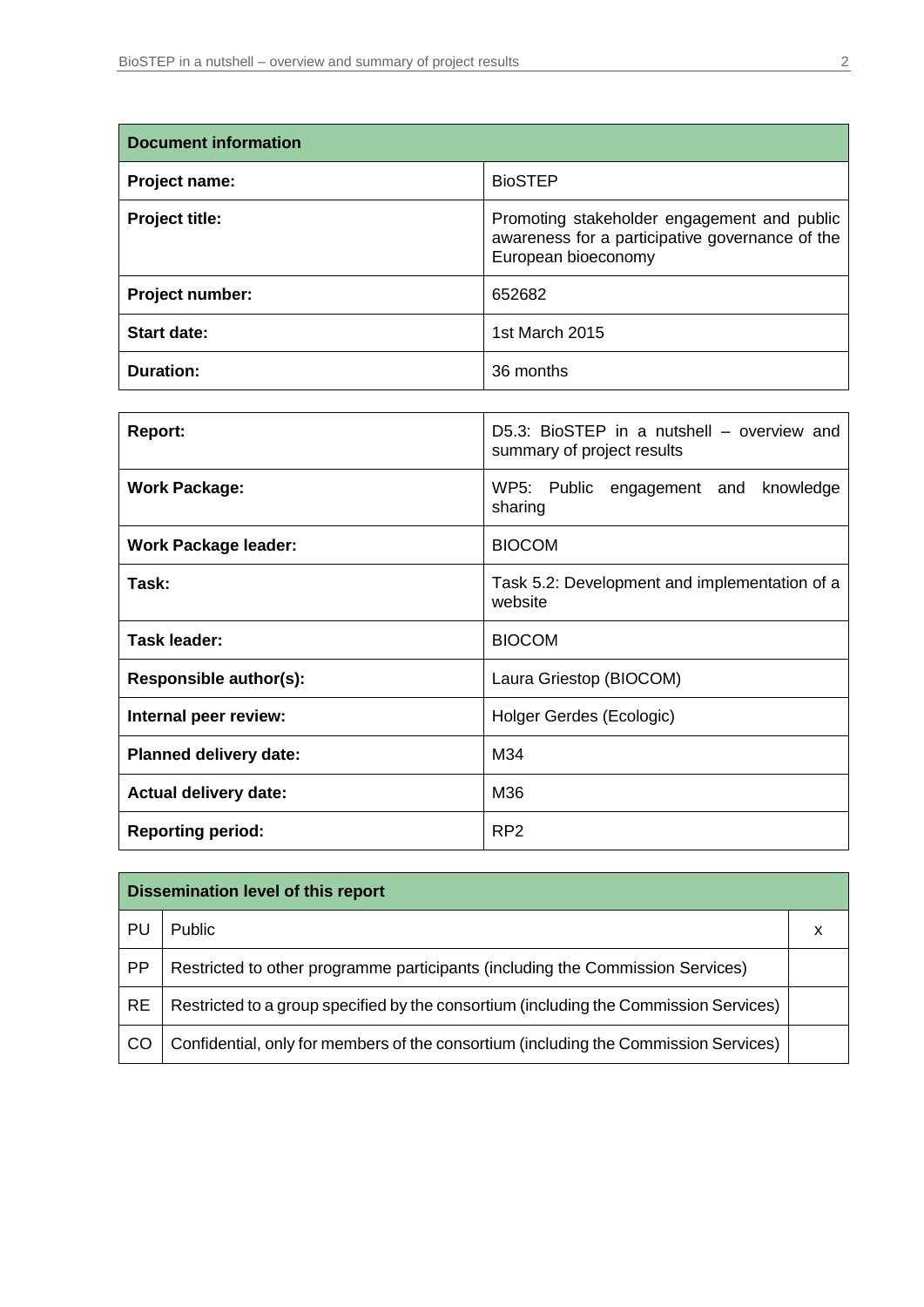#### **ACKNOWLEDGMENT & DISCLAIMER**

This project has received funding from the European Union's Horizon 2020 research and innovation programme under grant agreement No 652682. Neither the European Commission nor any person acting on behalf of the Commission is responsible for how the following information is used. The views expressed in this publication are the sole responsibility of the author and do not necessarily reflect the views of the European Commission.

Reproduction and translation for non-commercial purposes are authorised, provided the source is acknowledged and the publisher is given prior notice and sent a copy.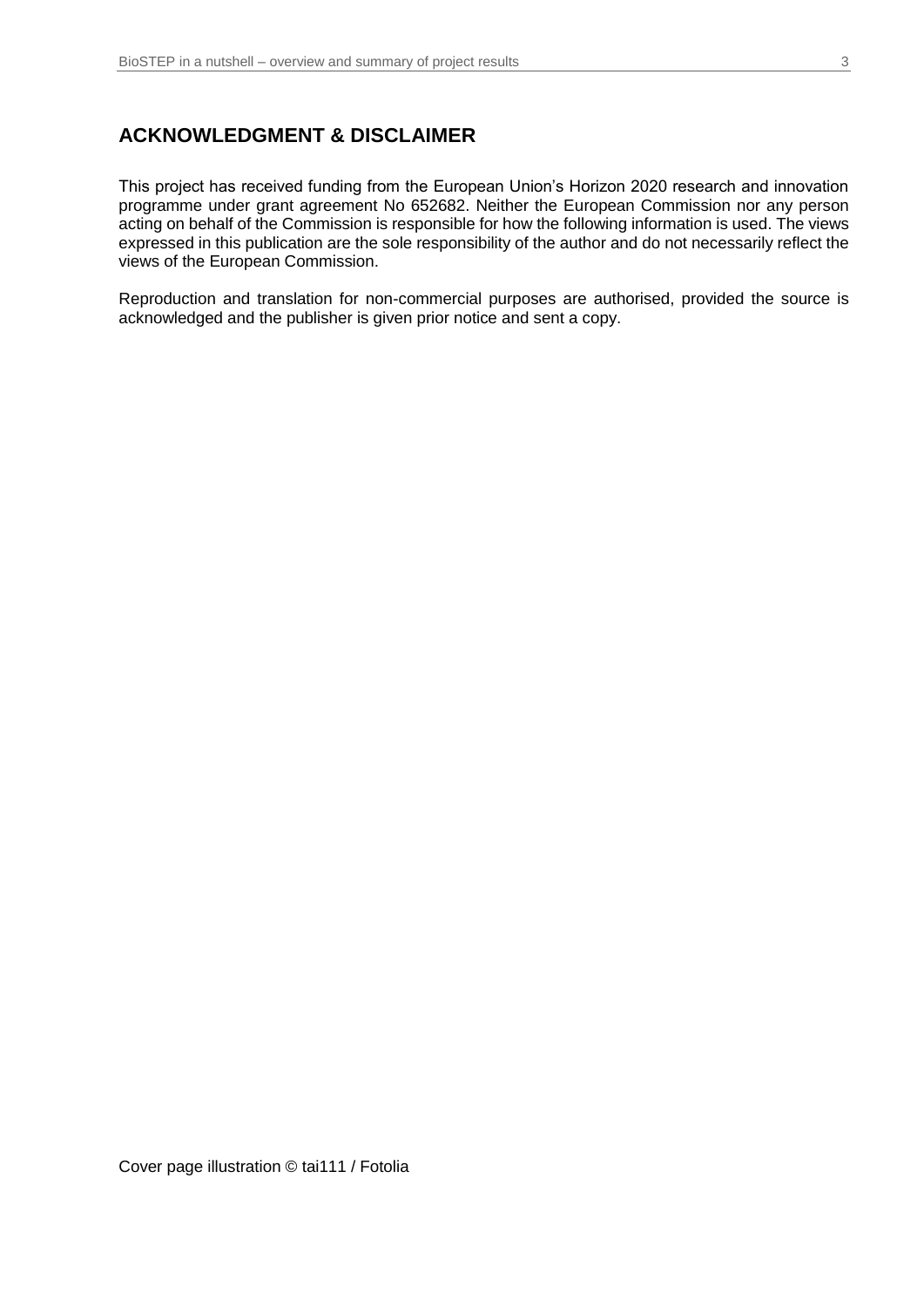#### **EXECUTIVE SUMMARY**

The scientific achievements of a project need to be communicated in a structured and easily searchable way. Often, project Deliverables are listed on a website, one by one and in an order that is not self-explanatory for the uninformed reader. This report tackles this challenge by integrating all BioSTEP Deliverables into a tree, the so called BioSTEP Tree of Knowledge. This tree provides a comprehensive overview of the project's results. Each section has a heading that is simple and easy to understand. A short summary of each Deliverable as well as a link to the entire document is provided. The BioSTEP Tree of Knowledge is an interactive tool and can be accessed online.

Besides an introduction to and several exemplary screenshots of the BioSTEP Tree of Knowledge, this report also includes a comprehensive overview of BioSTEP results by presenting all executive summaries. Not presented in this report, but available on the BioSTEP website, are the evaluation reports of WP2 and WP3 in barrier-free language.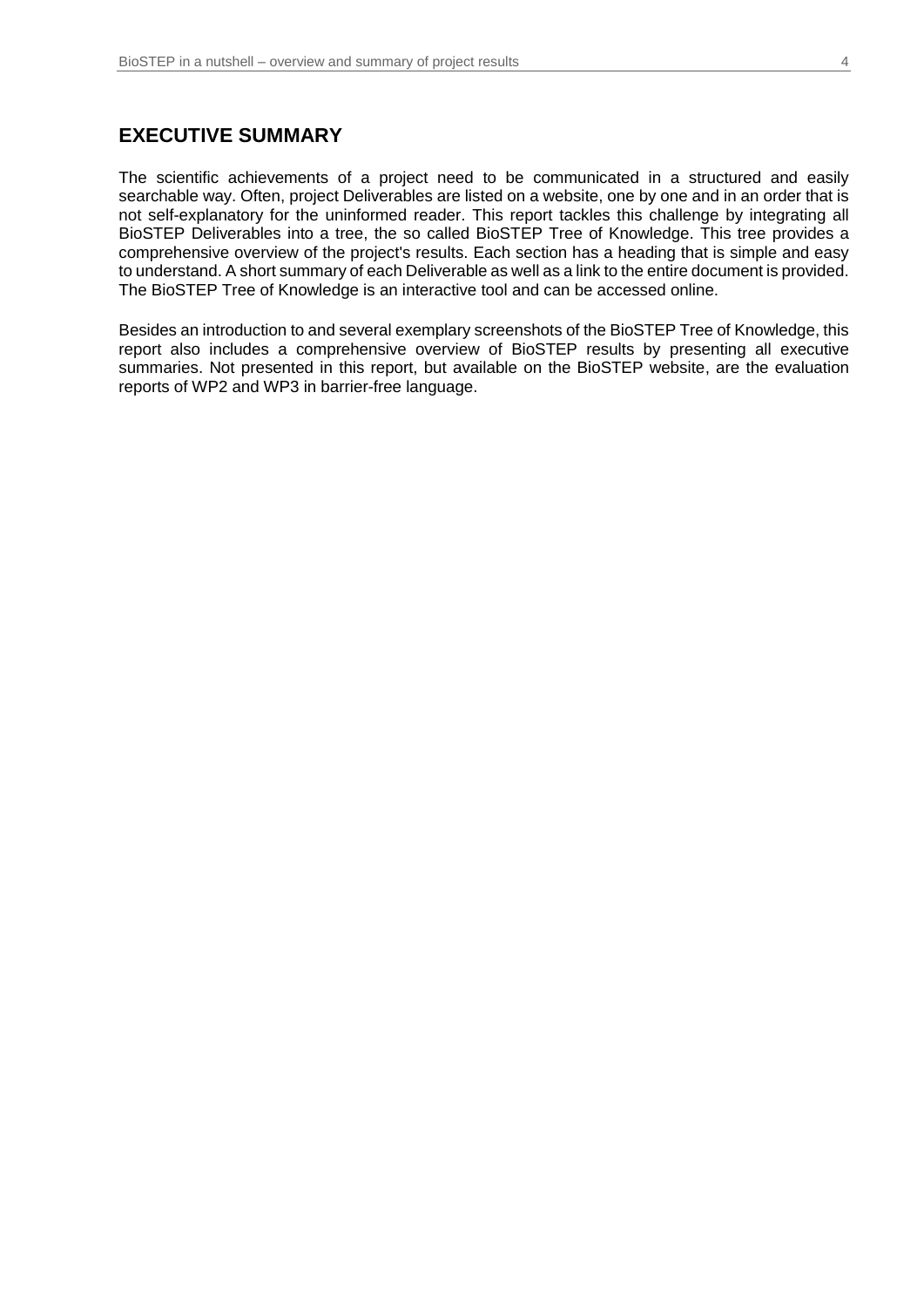#### **Table of Contents**

| 1            |                |                                                                                                                                                           |  |  |
|--------------|----------------|-----------------------------------------------------------------------------------------------------------------------------------------------------------|--|--|
| $\mathbf{2}$ |                |                                                                                                                                                           |  |  |
| 3            |                |                                                                                                                                                           |  |  |
|              | 3.1            | Deliverable 2.1: Executive Summary - Database with information on existing                                                                                |  |  |
|              | 3.2            | Deliverable 2.2: Executive Summary - Summary report on the social, economic and                                                                           |  |  |
|              | 3.3            | Deliverable 2.3: Executive Summary - Review of bioeconomy strategies at regional                                                                          |  |  |
|              | 3.4            | Deliverable 2.4: Executive Summary - Actors and network activities in the<br>bioeconomy: Reflections on guidelines for participatory approaches 13        |  |  |
|              | 3.5            | Deliverable 3.1: Executive Summary - Case studies of national bioeconomy                                                                                  |  |  |
|              | 3.6            | Deliverable 3.2: Executive Summary - Case studies of regional bioeconomy                                                                                  |  |  |
|              | 3.7            | Deliverable 3.3: Executive Summary - Good practice guidelines for stakeholder and                                                                         |  |  |
|              | 3.8            | Deliverable 4.1: Executive Summary - Results of the BioSTEP stakeholder                                                                                   |  |  |
|              | 3.9            | Deliverable 4.2: Executive Summary - Engaging stakeholders and citizens in the<br>bioeconomy: Lessons learned from BioSTEP and recommendations for future |  |  |
|              |                | 3.10 Deliverable 5.4: Executive Summary - Report on BioSTEP's communication and                                                                           |  |  |
|              |                | 3.11 Deliverable 6.1: Executive Summary - Regional bioeconomy profiles including socio-                                                                   |  |  |
|              |                | 3.12 Deliverable 6.2: Executive Summary - Strategies for strengthened regional                                                                            |  |  |
|              | <b>Figures</b> |                                                                                                                                                           |  |  |
|              |                |                                                                                                                                                           |  |  |
|              |                |                                                                                                                                                           |  |  |
|              |                |                                                                                                                                                           |  |  |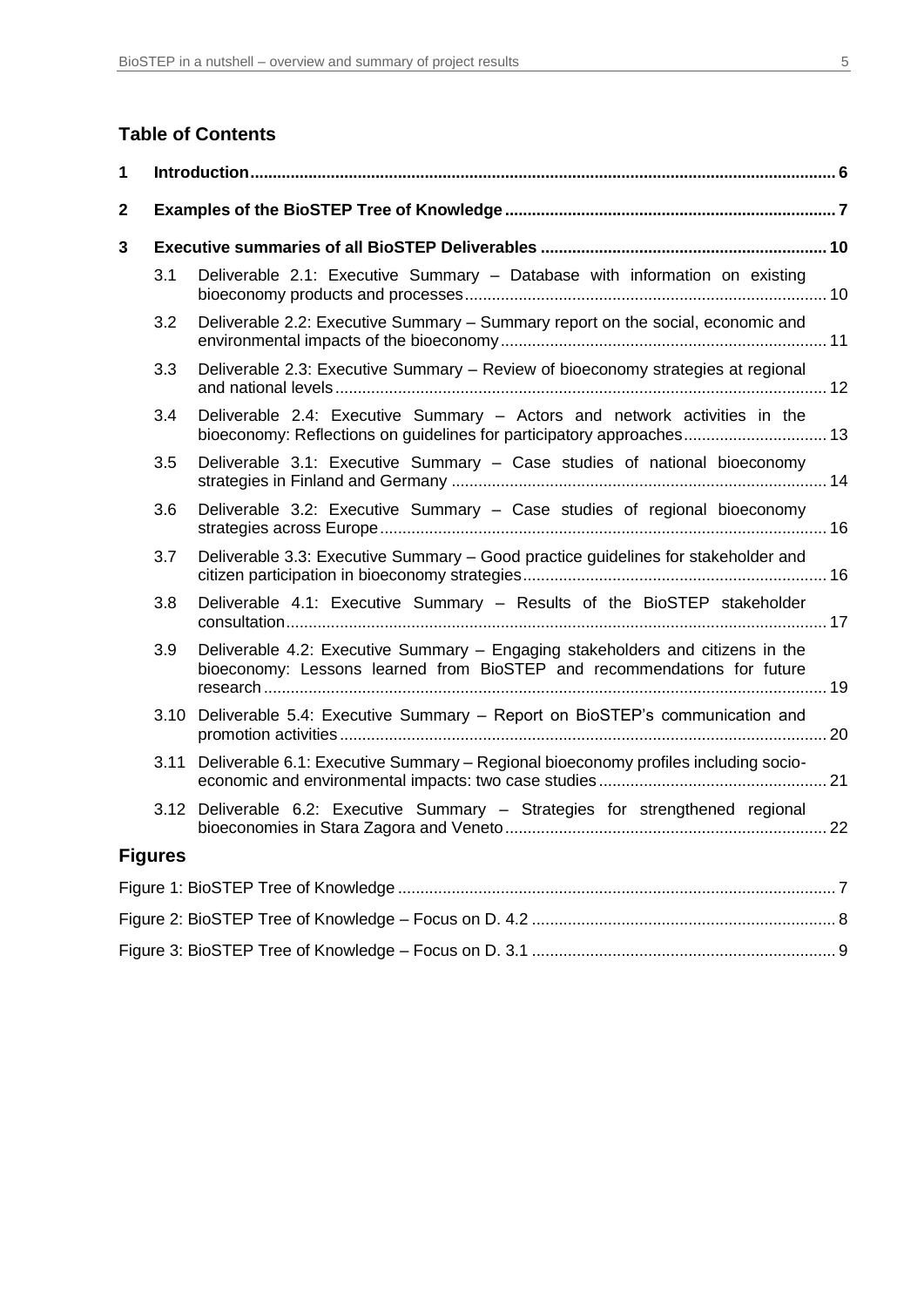# **1 Introduction**

The approach to this Deliverable is two-fold: on the one hand it tries to increase the visibility of the project's results by giving a simpler overview of the individual reports and documents (BioSTEP Tree of Knowledge); on the other hands, it makes the information of selected evaluation reports available in a barrier-free format to increase accessibility (D2.2, D2.4, D3.3).<sup>1</sup>

#### *BioSTEP Tree of Knowledge*

The scientific achievements of a project need to be communicated in a structured and easily searchable way. Often, project Deliverables are listed on a website, one by one and in an order that is not self-explanatory for the uninformed reader. This report tackles this challenge by integrating all BioSTEP Deliverables into a tree, the so-called BioSTEP Tree of Knowledge. This tree provides a comprehensive overview of the project's results:

- The trunk lays the basis for the further research within BioSTEP. It tackles questions such as: What is bioeconomy? What are its benefits and challenges? Do we need the involvement of different stakeholder groups and citizens in the development of bioeconomy strategies?
- The crown starts with analyses on public engagement in regional and national bioeconomy strategies and presents the results of a large stakeholder consultation.
- Towards the top of the crown are the conclusions drawn from the numerous engagement activities - guidelines for practitioners, a policy paper and recommendations for future research.

Each heading in the tree is simple and easy to understand. A short summary of each Deliverable as well as a link to the entire document is provided when clicking on it. The BioSTEP Tree of Knowledge is an interactive online tool and can be accessed here: [http://www.bio-step.eu/results/tree-of](https://www.bio-step.eu/results/tree-of-knowledge/)[knowledge/.](https://www.bio-step.eu/results/tree-of-knowledge/) In the following, several screenshots show its set-up.

Each Deliverable has a comprehensive executive summary at its beginning. These executive summaries are presented in this report to provide an additional overview of BioSTEP's results and the logic of the project. All executive summaries in this report include hyperlinks to facilitate easier research in all results of the project.

#### *Evaluation Reports*

 $\overline{a}$ 

The [Convention on the Rights of Persons with Disabilities](https://www.un.org/disabilities/documents/convention/convoptprot-e.pdf) (CRPD) was ratified by the United Nations General Assembly in 2006 and came into force in 2008. The European Union has signed the CRPD and recognizes that it is "essential that the Web is accessible in order to provide equal access and equal opportunity to persons with disabilities" [\(European Union 2014\)](https://ec.europa.eu/ipg/standards/accessibility/index_en.htm). To ensure web accessibility, the European Union adheres to the [Web Content Accessibility Guidelines 2.0.](https://www.w3.org/WAI/WCAG20/glance/) The evaluation reports of Work Package 2 and 3 have been made available along these Accessibility Guidelines:

- All non-text content has a text alternative.
- The document makes use of regular headings and subheadings, which provide structure and help to navigate through the document.
- Hyperlinks have been added to help users find the content referred to in the text.
- Cross links have been added to help users find the figure or table referred to in the text.

The reports [2.2,](https://www.bio-step.eu/fileadmin/BioSTEP/Bio_documents/BioSTEP_D2.2_Impacts_of_the_bioeconomy.pdf) [2.4](https://www.bio-step.eu/fileadmin/BioSTEP/Bio_documents/BioSTEP_D2.4_Actors_and_network_activities_in_the_bioeconomy.pdf) and [3.3](https://www.bio-step.eu/fileadmin/BioSTEP/Bio_documents/BioSTEP_D3.3_Good_practice_guidelines.pdf) are referred to as "evaluation reports", because they build on earlier BioSTEP reports and draw conclusions from prior findings. They were selected for an additional accessibility check as they contain especially valuable information for the general public, namely information on the potential impacts of the bioeconomy, the necessity for public involvement and good practice guidelines for this involvement. In general, however, it has been paid attention that all BioSTEP Deliverables are designed in a very structured and comprehensive manner. The barrier-free evaluation reports can be accessed online under [http://www.bio-step.eu/results/.](https://www.bio-step.eu/results/)

<sup>1</sup> These can be accessed online: [http://www.bio-step.eu/results/](https://www.bio-step.eu/results/)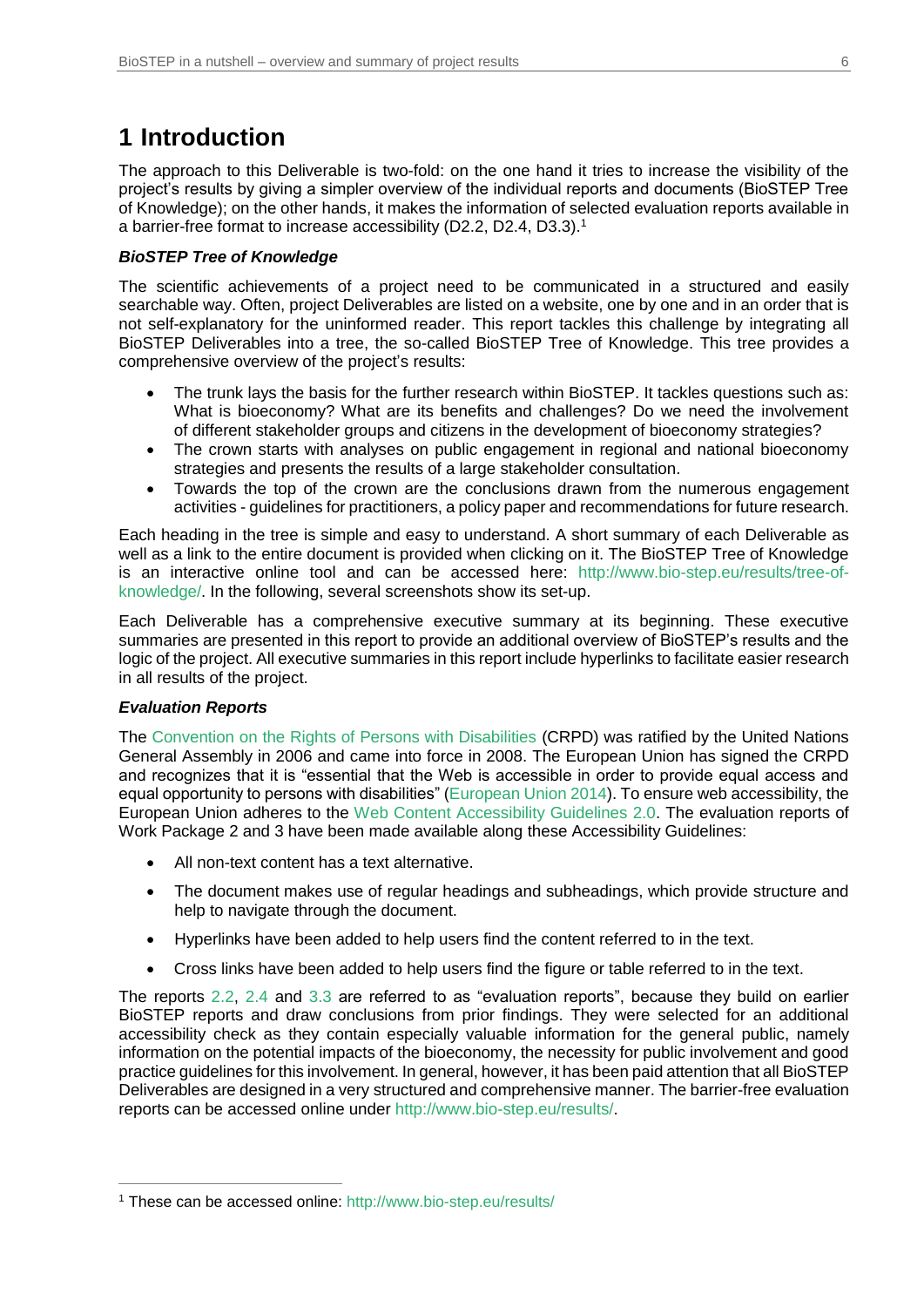# **2 Examples of the BioSTEP Tree of Knowledge**

The BioSTEP Tree of Knowledge is an interactive online tool and can be accessed here: [http://www.bio-step.eu/results/tree-of-knowledge/](https://www.bio-step.eu/results/tree-of-knowledge/)

#### **Figure 1: BioSTEP Tree of Knowledge**

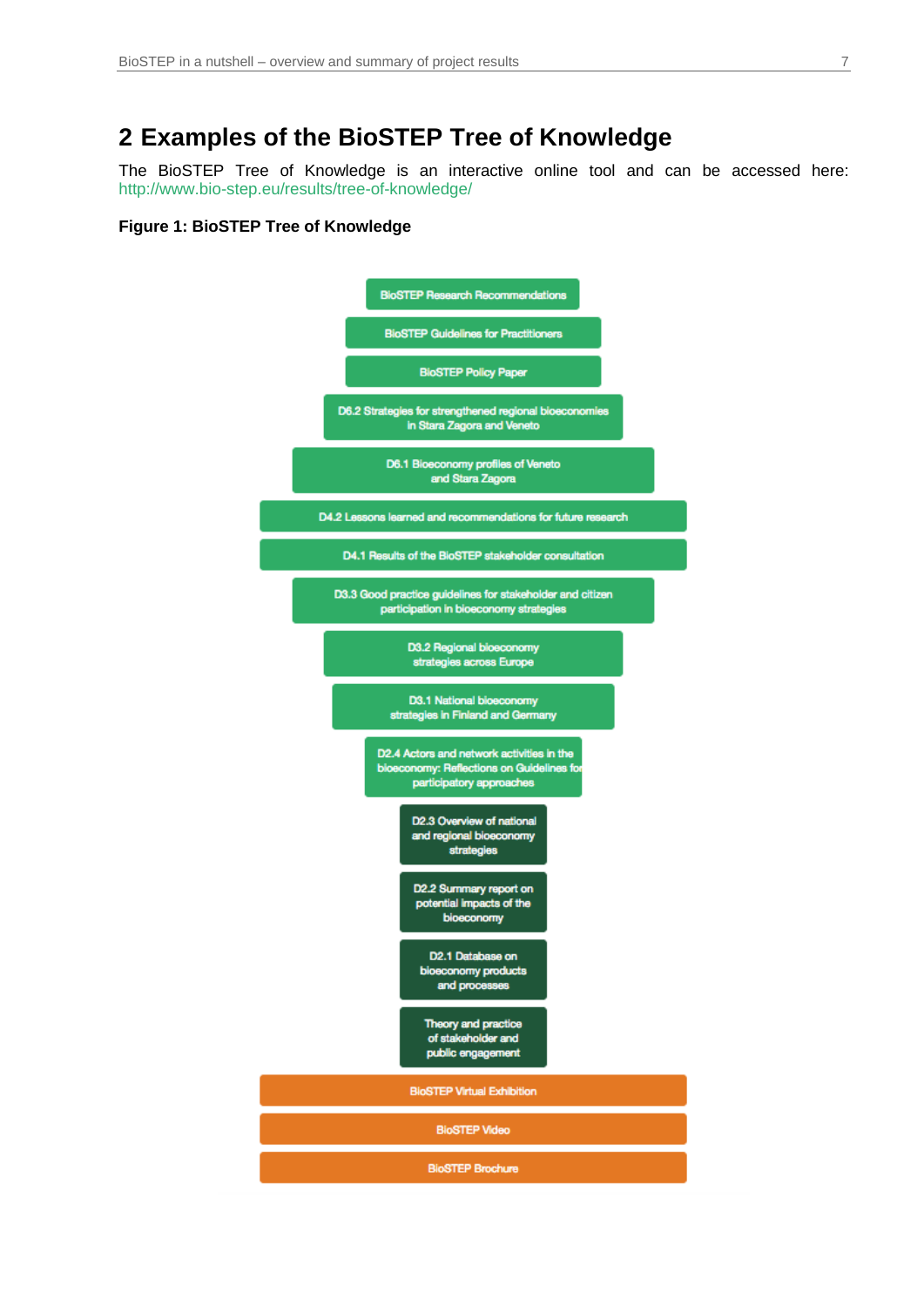

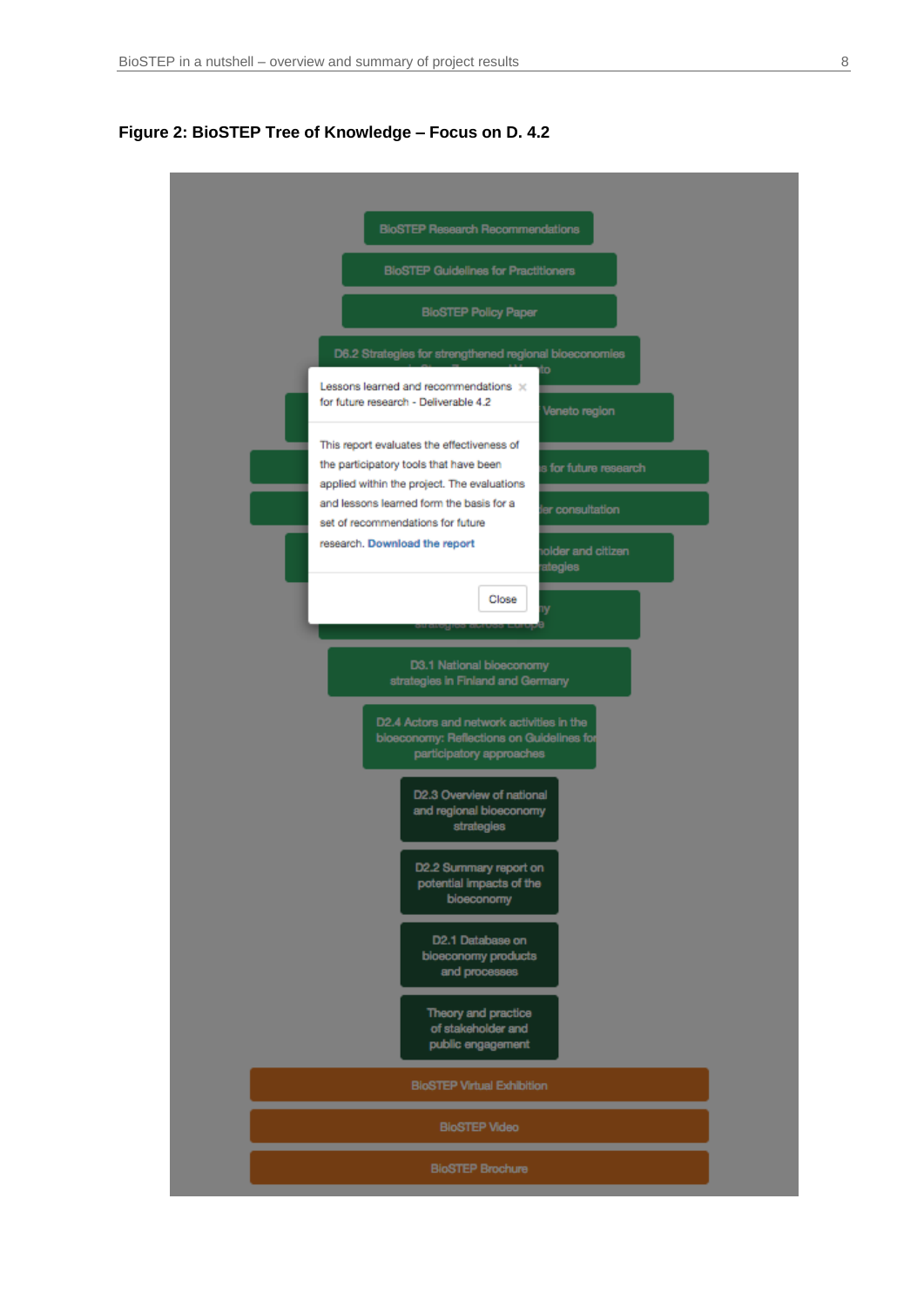

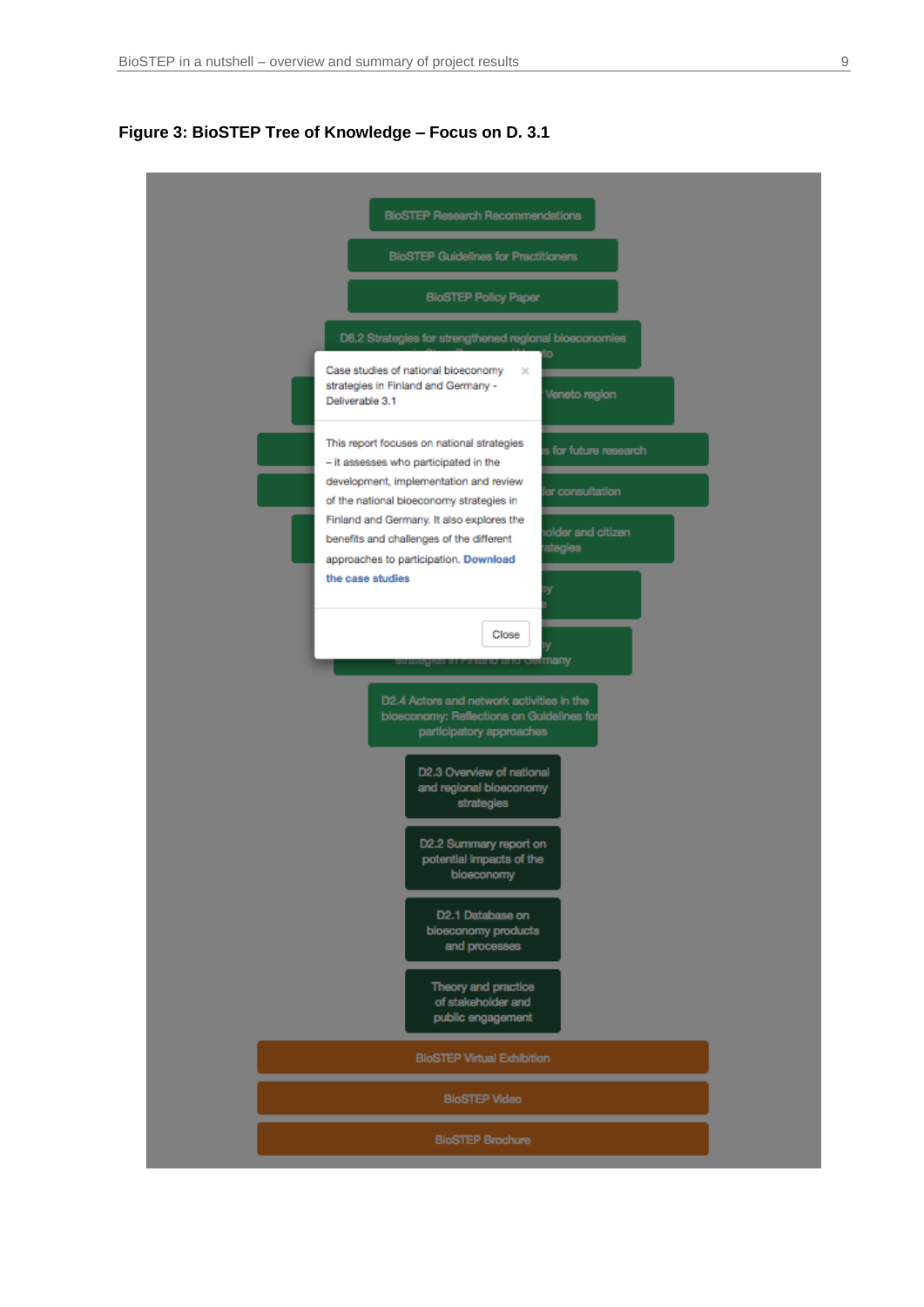## **3 Executive summaries of all BioSTEP Deliverables**

Each BioSTEP Deliverable has a comprehensive executive summary at its beginning. These executive summaries are presented in this report to provide an additional overview of BioSTEP's results and the logic of the project. All executive summaries include hyperlinks to facilitate easier research in all results of the project.

#### <span id="page-9-0"></span>**3.1 Deliverable 2.1: Executive Summary – Database with information on existing bioeconomy products and processes**

[Deliverable 2.1](https://www.bio-step.eu/results/) is a database that aims to make existing information on bioeconomy products and processes available to stakeholders and the public at large, as a resource in opening up broader public dialogues about the future of the bioeconomy. Rather than attempting to be complete about the whole plethora of products and processes in the bioeconomy, the database presents an overview – a taxonomy – of the main product categories, production processes and feedstocks in the bioeconomy as well as some salient sustainability impacts and governance issues.

We distinguish nine product categories (conventional biofuels, advanced biofuels, bioplastics, industrial parts, green chemical, lubricants, personal home and care, fibre products and food and feed additives) to cover the whole value pyramid and broad range of societal domains regarding the utility of bio-based products. The criteria for selecting examples of bio-based products within each of these nine product categories were to give a broad overview and show the richness of what bio-based products have been and are currently developed. The selected bio-based products thus seek to reflect a variety (without being exhaustive) in terms of the following parameters:

1) different (geographical origin) of feedstocks;

2) different scales of processing (both current and future estimates);

3) different added value of end products.

By clicking on the 'product examples'-link at the top of of each product category, one will be led to a definition and clarification of the respective category and find examples that are currently on the market or are being developed (and some weblinks as main references). This overview suggests that at least the following three issues are key to more generic public dialogues and national and supranational levels:

1) the so-called food versus fuel discussion that emphasises indirect land use change and also includes food versus material and indirect water use change angles;

2) the comparative whole life cycle analysis of fossil versus biofuels and –materials;

3) the competition with and competitiveness of biofuels and –materials in relation to fossil equivalents.

It also suggests that key to more specific public dialogues at subnational, i.e. regional, dialogues is place and space of bio-refinery plants and clusters. Size matters to the public at large, and dialogues had better not be closed down by coining these concerns as NIMBY issues.

The hope is that this database serves to capture the basics of the bioeconomy at a glance, whereas [Deliverable 2.2](#page-10-0) presents a more exhaustive story. Graphically this taxonomy of the bioeconomy may be represented like this: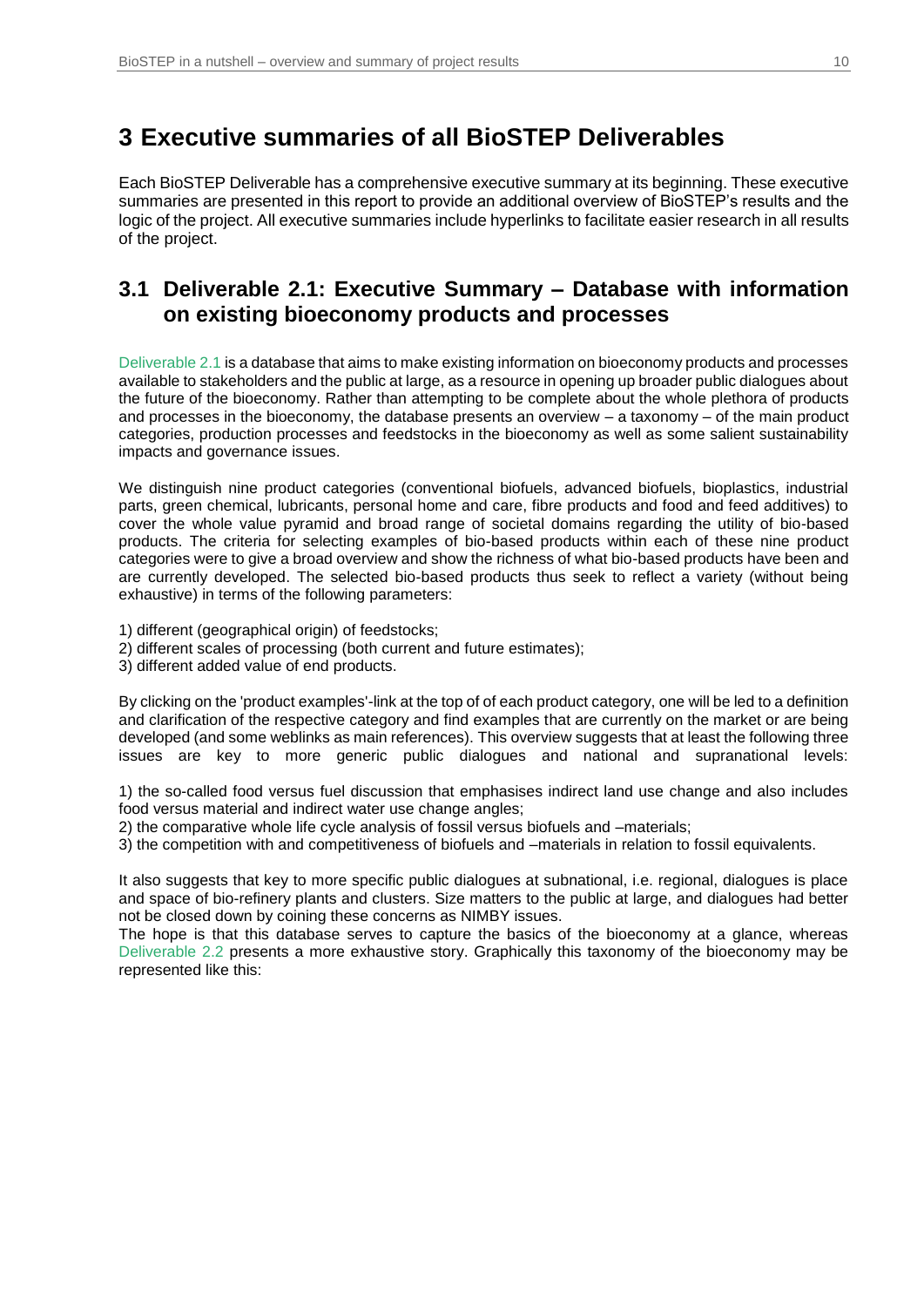

| Legend for the product factsheets:                    |
|-------------------------------------------------------|
| Neutral impacts of bioeconomy products and processes  |
| Negative impacts of bioeconomy products and processes |
| Positive impacts of bioeconomy products and processes |

#### <span id="page-10-0"></span>**3.2 Deliverable 2.2: Executive Summary – Summary report on the social, economic and environmental impacts of the bioeconomy**

The BioSTEP database reported in [Deliverable 2.1](#page-9-0) aims to make existing information on bioeconomy products and processes available to stakeholders and the public at large as a resource in opening up broader public dialogues about the future of the bioeconomy. Rather than attempting to exhaustively list the whole plethora of products and processes in the bioeconomy, the database presents a taxonomy of the main product categories, production processes and types of feedstock in the bioeconomy as well as some salient sustainability impacts and governance issues.

The present report, [Deliverable 2.2,](https://www.bio-step.eu/fileadmin/BioSTEP/Bio_documents/BioSTEP_D2.2_Impacts_of_the_bioeconomy.pdf) explains that the bioeconomy encompasses a broad range of activities, situated along a multitude of different value chains, each including suppliers, producers, distributors, and purchasers. It shows that the social, economic and environmental impacts of bioeconomy activities are thus not always limited to the place of production of a bio-based product (e.g. within a regional bioeconomy cluster), but can reach back to the location of biomass provision/production and may affect people, regions and countries in different ways.

Bio-based products and processes may entail (intended or unintended) impacts on human society and the environment. These impacts may occur along the entire value chain of bio-based products and might be linked to the production of biomass, to biorefinery (and related) processes, and to the actual characteristics and effects of the new, bio-based products. One single product or process can have several impacts, which are also influenced by factors, which are not related to the product or process.

The broad spectrum of identified bioeconomy impacts highlights that the involvement of different stakeholder groups and citizens in the development of strategies promoting a bio-based economy is crucial. Specifically, the following aspects reflect the urgency to develop a broad inclusion of both interested and affected stakeholders and citizens:

- Opportunities for stakeholder engagement and public engagement in the governance of the bioeconomy occur particularly at the regional level, where biorefinery activities materialise in concrete processing plants.
- Effects on rural development depend highly on whether the bioeconomy is 'mainstreamed' and a broad part of the population benefits from it.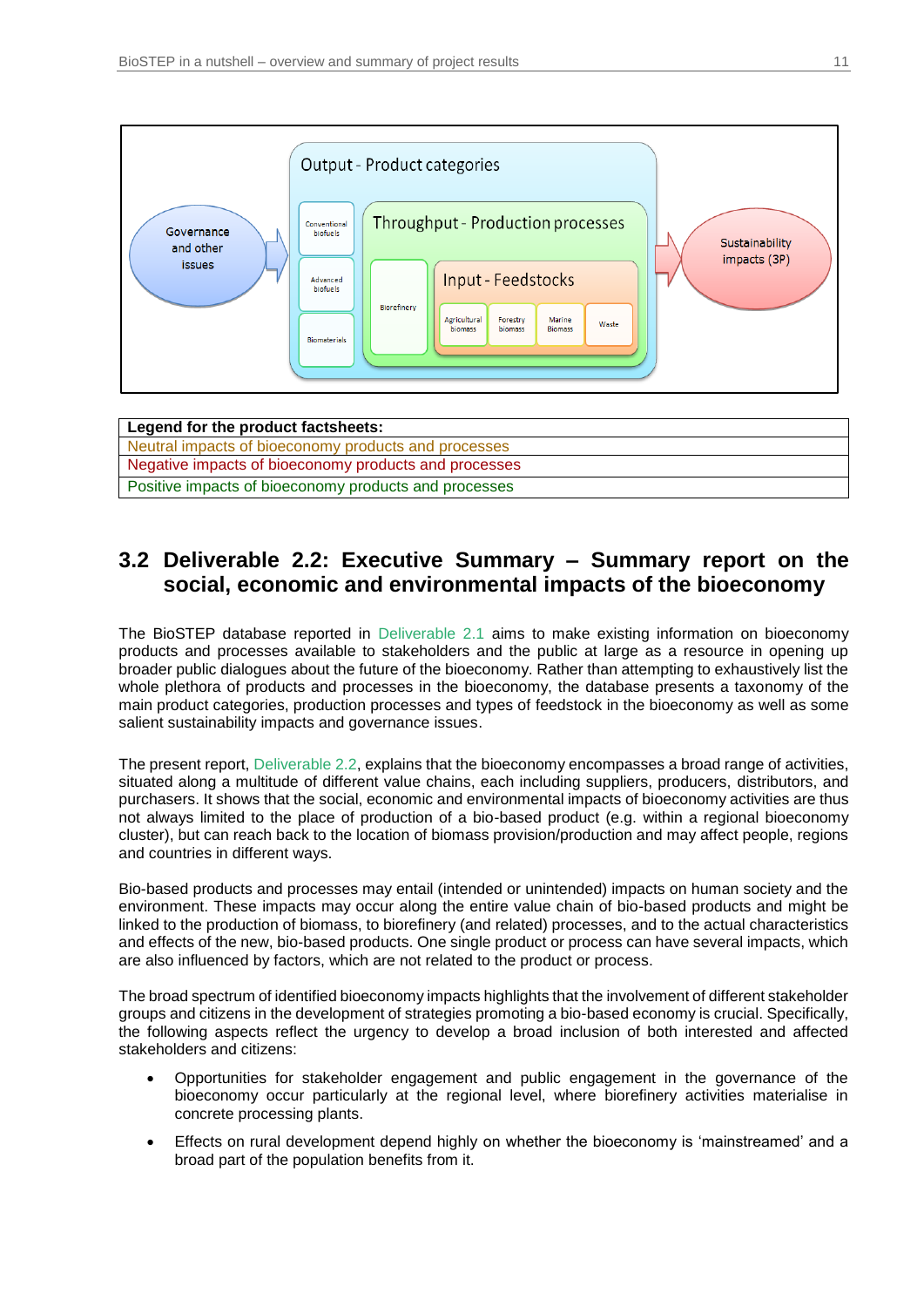- Interacting with a broad group of stakeholders and different 'publics' is critical to increase mutual understanding and address value conflicts that may be difficult to solve.
- Making better use of good practices: There is already evidence on the engagement of citizens and SMEs in waste management, which is significant for the use of waste-based resources.
- A broad cooperation between decision-makers, scientists, civil society and NGOs is necessary to ensure a holistic approach for an inclusive, sustainable and ambitious bioeconomy.

Key recommendations on how to manage the negative impacts of specific bio-based products include the promotion of standards that ensure the sustainable production of imported biomass and changes to the current policy framework.

### **3.3 Deliverable 2.3: Executive Summary – Review of bioeconomy strategies at regional and national levels**

[This report](https://www.bio-step.eu/fileadmin/BioSTEP/Bio_documents/BioSTEP_D2.3_Review_of_strategies.pdf) presents a list of national and regional bioeconomy strategies across Europe. National and regional bioeconomy strategies operate at different levels and vary in terms of their specific characteristics. Here, it is understood that national strategies are more closely related to bioeconomy policy-making, while regional strategies may be developed by bioeconomy clusters and tend to be shaped by several actors and networks in a specific region, often in less formal ways. In order to explore bioeconomy strategies at the regional level in Europe, BioSTEP has focused on the cases of 14 regional 'bioeconomy clusters' across 10 different countries:

- 1. Stara Zagora (Bulgaria)
- 2. Veneto Porto Marghera bio-refinery (Italy)
- 3. The Lombardy Green Chemistry cluster (Italy)
- 4. Norwich Research Park (UK)
- 5. York Biovale (UK)
- 6. North Rhine-Westphalia (Germany)
- 7. Saxony-Anhalt (Germany)
- 8. Northeast (Netherlands)
- 9. Biobased Delta (Netherlands)
- 10. Industries and Agro Resources (France)
- 11. Food+i La Rioja (Spain)
- 12. Satakunta (Finland)
- 13. Västra Götaland (Sweden)
- 14. Ghent Bioeconomy Valley (Belgium)

The results of our study suggest that initiatives for participative governance in the bioeconomy are rare and that involvement of civil society is only just starting. The examples of participative governance within national bioeconomy strategies are interesting because they indicate explicit strategies and guidelines that encourage public participation. These strategies are easy to trace and this also applies to the main actors that are involved.

At the level of regional bioeconomy strategies are less easy to trace because explicit strategies and guidelines are lacking or not publicly available. The activities aiming at participative governance at this level are limited both in number and in terms of their main objective, i.e. that of raising public awareness by providing information. Nevertheless, attempts and several intentions to move towards participative governance can be identified.

Several case studies that we assessed as being in a later phase of development did often not reveal much activities of public engagement. So, a later phase of cluster development cannot be related in a linear way to a higher level of participative governance. This is something to take into account for the further development of the national and regional case studies that will be developed in BioSTEP.

Interaction with a broad group of stakeholders and publics is critical to increase mutual understanding, also about value conflicts that may be difficult to solve. Therefore, it is important to consider participatory stakeholder dialogue methodology that can facilitate deliberative practices. We will return to these issues in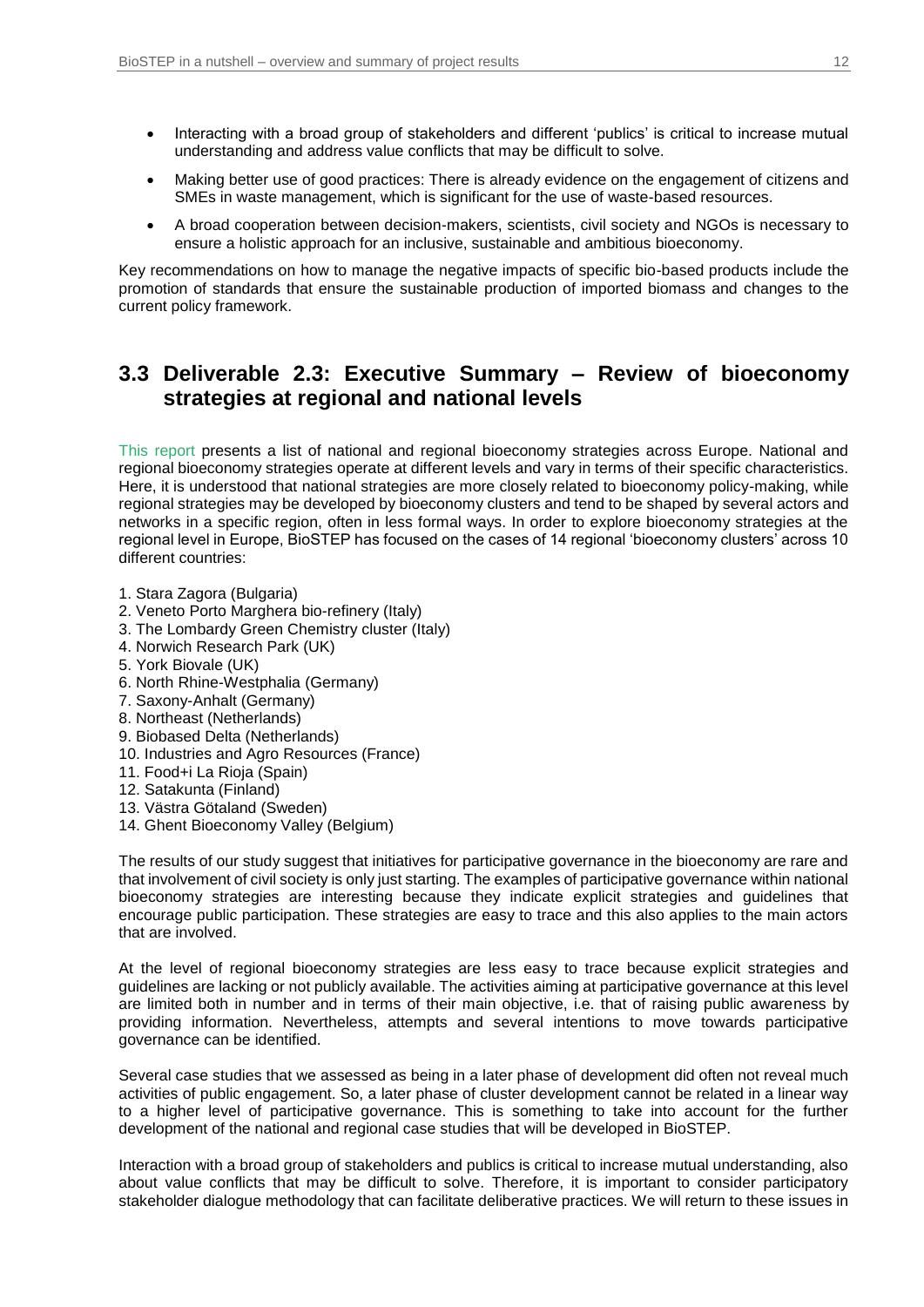[Deliverable 2.4](https://www.bio-step.eu/fileadmin/BioSTEP/Bio_documents/BioSTEP_D2.4_Actors_and_network_activities_in_the_bioeconomy.pdf) of BioSTEP. Here, we will also pay attention to tools that can open up debates with the publics and/or with Civil Society Organisations.

#### **3.4 Deliverable 2.4: Executive Summary – Actors and network activities in the bioeconomy: Reflections on guidelines for participatory approaches**

This report reflects on the actors and network activities in the bioeconomy domain that were identified in the BioSTEP report examining bioeconomy strategies at regional and national levels [\(Deliverable 2.3\)](https://www.bio-step.eu/fileadmin/BioSTEP/Bio_documents/BioSTEP_D2.3_Review_of_strategies.pdf). Chapter 2 discusses these strategies and considers general guidelines for the further work in BioSTEP. Chapter 3 takes a closer look at the concept of public engagement. Chapter 4 reflects on the Technological Innovation Systems approach on which [Deliverable 2.3](https://www.bio-step.eu/fileadmin/BioSTEP/Bio_documents/BioSTEP_D2.3_Review_of_strategies.pdf) was based. It is argued that this approach was useful for identifying the main actors and network activities in the bio-economy domain, but that it should be complemented or combined with participatory stakeholder dialogue methodologies. This chapter also points at some tools and an instructive framework (TranSTEP: https://transtepapproach.wordpress.com/) that could be helpful for opening up debates in the developing bioeconomy.

The following reflective questions on public engagement and guidelines are proposed for the further development of national and regional case studies in BioSTEP.

#### **Reflective questions on public engagement**

- 1. Who are the publics we are engaging with (i.e. what is our understanding of these publics)? If we categorise them, are we able to explain the relevance of such a categorisation in our work?
- 2. Based on which criteria (informed by a set of assumptions or context) are we selecting / inviting publics? Are we open to reassess these assumptions?
- 3. What are our motivations to engage with publics, within the remit of the project?
- 4. How are we engaging and how would we classify the different activities we are promoting in the participation spectrum?
- 5. What do we expect in terms of impact from our engagement activities (what are the changes we are hoping for)?

#### **Guidelines for the case studies of BioSTEP**

1. The workshops should pay attention to different innovations within the bioeconomy, e.g. not only sectors and issues of the 'old' bioeconomy should be covered, but also sectors featured by knowledgebased innovations related to bioeconomy applications with a high degree of added value. Prominent societal and political debates on specific issues should be recognized, but also other applications of the bioeconomy that have met less public opposition and are relatively un-known.

2. Given the observation that the involvement of other publics (e.g. civil society) in the bioeconomy has just started, the selection of interesting cases should also be guided by the existence of ac-tors and networks that are willing to open up debates with the publics and/or with Civil Society Organisations (CSOs). This pragmatic criterion is particularly relevant for the workshops that focus on regional bioeconomy clusters.

3. Beyond the wider priority to facilitate dialogue as a goal in itself, public education dominated by oneway communication that focuses on the benefits of new technologies will not be enough to gain public support. Interaction with a broad group of stakeholders and publics, either by public dialogue and participation or public co-production of knowledge, is critical to increase mutual understanding and exploring the value conflicts that may be difficult to solve. In the wide range of available tools for participatory stakeholder dialogue the framework of TranSTEP (an integrated technology assessment 'roadmap' for examining options) could offer BioSTEP a helping hand.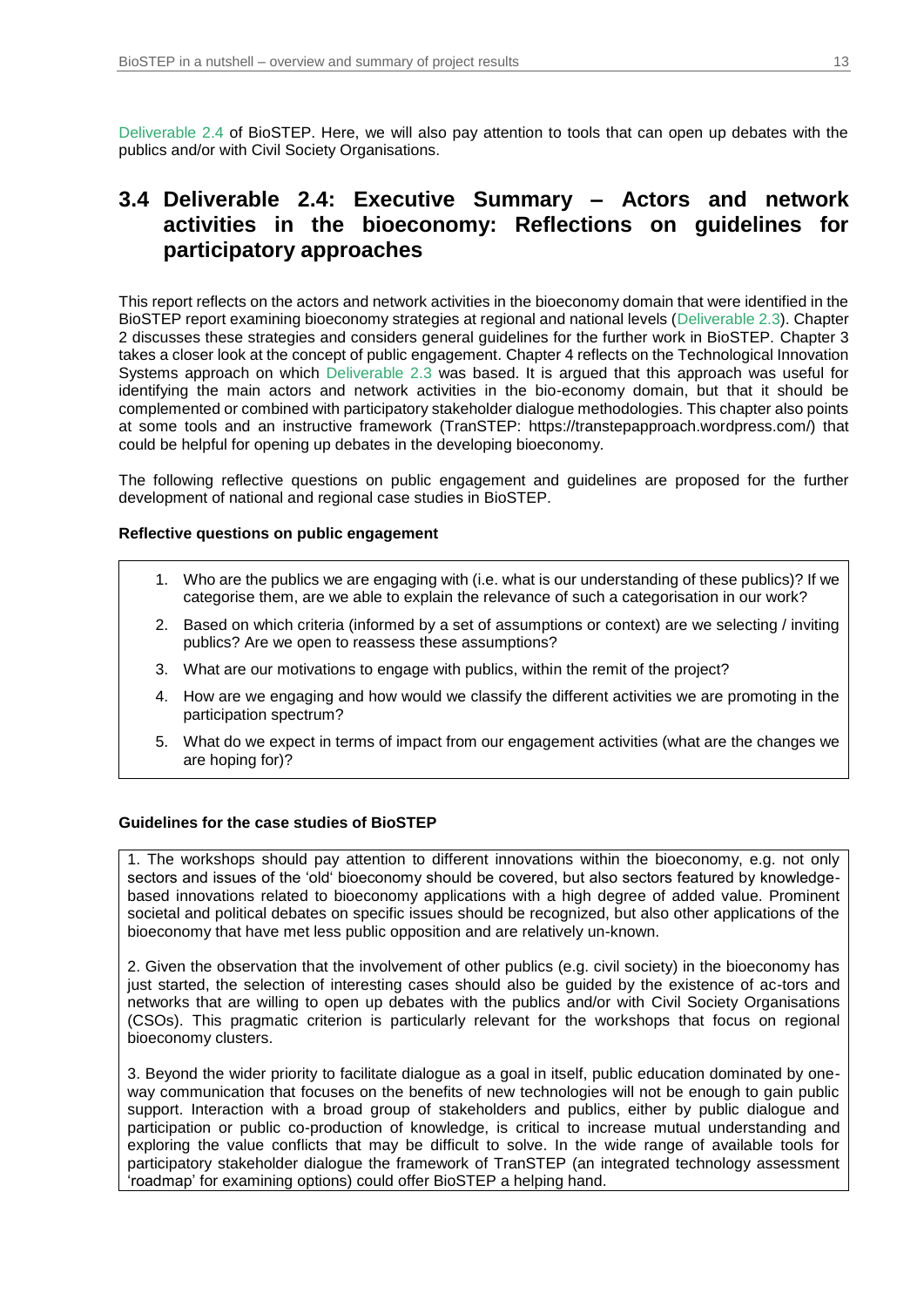## <span id="page-13-0"></span>**3.5 Deliverable 3.1: Executive Summary – Case studies of national bioeconomy strategies in Finland and Germany**

[This report](https://www.bio-step.eu/fileadmin/BioSTEP/Bio_documents/BioSTEP_D3.1_Case_studies_of_national_strategies.pdf) assesses how organisational stakeholders and individual citizens have participated in the development, implementation and review of national policy-led bioeconomy strategies in Finland and Germany. It also explores the benefits and challenges of different approaches to participation, and draws out issues to inform the rest of [WP3](#page-13-0) and the BioSTEP project as a whole.

National government strategies play important roles in regulating, funding and facilitating information exchange and cooperation in relation to the bioeconomy. Participation can be categorised in terms o[f Ribeiro](https://www.bio-step.eu/fileadmin/BioSTEP/Bio_documents/BioSTEP_Working_Paper_Ribeiro_and_Millar_2015.pdf)  [and Millar, 2015\)](https://www.bio-step.eu/fileadmin/BioSTEP/Bio_documents/BioSTEP_Working_Paper_Ribeiro_and_Millar_2015.pdf):

- Public education, whereby 'experts' provide others with information on the bioeconomy;
- Public dialogue, whereby 'experts' consult and set up forums for debate with others;
- Public co-production of knowledge, based on cooperation between a range of experts, citizens and interest groups.

Studies suggest that there are three main types of rationale for participatory approaches to governance, namely (Marries and Rose, 2010; Pallett, 2012; [Ribeiro and Millar, 2015\)](https://www.bio-step.eu/fileadmin/BioSTEP/Bio_documents/BioSTEP_Working_Paper_Ribeiro_and_Millar_2015.pdf):

- Instrumental rationales (Rowe and Frewer, 2004), which see participation as a 'tool' for raising public awareness, strengthening public trust and reducing conflict, with a view to smoothing the way for emerging technologies or policies;
- Substantive rationales, based on a recognition of the limitations of expert knowledge (Rowe and Frewer, 2000), and the need to take account of lay knowledge and opinions in decision-making in order to ensure that new developments are accepted and embedded in society;
- Normative rationales, where broad-based participation is rooted in perceptions of what makes a 'good society' (Rowe and Frewer, 2000), which emphasises that people who are likely to be affected by decisions should have the freedom to define whether these decisions are in compliance or in conflict with their own perception of well-being (Sen, 1999).

The methodology included desk research, semi-structured interviews, data analysis and report writing. The following criteria were used to select the two national case studies:

- A strategy (a set of ideas and actions) was in place and was being implemented;
- There were indications that a range of stakeholders participated in strategy design and implementation, representing at least the worlds of policy, business and research and also with some participation from NGOs/CSOs and individual citizens;
- The case studies covered different aspects of the bioeconomy e.g. not only the 'older' bioeconomy (notably biofuels) but also the 'newer' bioeconomy i.e. refined biomaterials with a high(er) degree of added value (e.g. bio-plastics, lubricants, and personal care).

The Finnish case study focuses on the National Bioeconomy Strategy published in 2014. The strategy design process included consultation with a range of stakeholders and (particularly via social media and websites) also information for individual citizens. Implementation is led by national public bodies, but other stakeholders (especially from the fields of business and research) implement specific projects. Similarly, the Bioeconomy Panel (with participation from business, research and civil society) is consulted on the strategy's implementation. Various activities aim to raise awareness of the bioeconomy among individual citizens and consumers. The strategy's review is led by national public bodies, with input from the Bioeconomy Panel, as well as support from external evaluators.

The German case study examines participation in relation to the National Bioeconomy Research Strategy (2010) and the National Bioeconomy Policy Strategy (2014). The Research Strategy was developed by the national ministries, in consultation with the Bioeconomy Council representing business and research interests. National ministries and associated public bodies have also led on implementation, while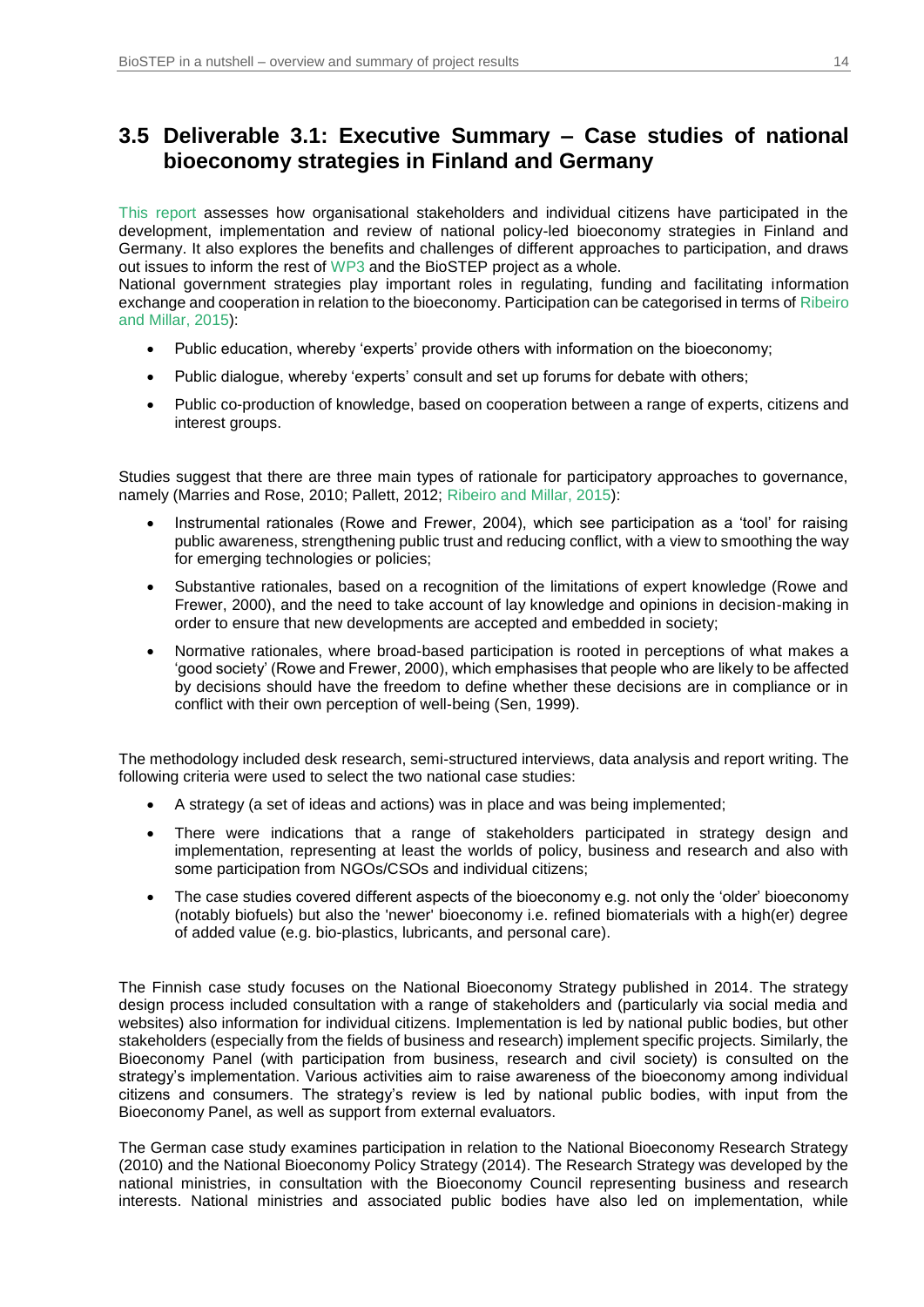researchers, businesses and, to a lesser extent, CSOs/NGOs have been consulted on implementation, and researchers and businesses have received funding for projects. The strategy's review is led by national ministries, with inputs from external evaluators, and in consultation with the Bioeconomy Council.

Participation has been more broadly-based in relation to Germany's National Policy Strategy for the Bioeconomy. The design and implementation phases have involved consultation with CSOs/NGOs as well as with business and research interests, although CSOs/NGOs are still not represented on the Bioeconomy Council and so their participation is less active. Project funding has been allocated to researchers, businesses and, to a lesser extent, CSOs/NGOs. Individual citizens have been targeted by information campaigns and consumer-oriented activities funded by the strategy. As the Policy Strategy was adopted only in 2013, its review is in its early stages and is government-led, although there are plans to involve external evaluators and the Bioeconomy Council.

Interviewees in Finland and Germany noted the following rationales for participatory approaches to the bioeconomy:

- Instrumental: increasing public support for the bioeconomy; encouraging shifts in consumer behaviour; reducing implementation costs by resolving problems at an early stage; generating new ideas for businesses and researchers;
- Substantive: mobilising society-wide capacities to support structural change; building a better strategy by addressing blind spots and asking neglected questions;
- Normative: ensuring that various societal interests are taken into account and enabling a new consensus to be built; taking account of different views in relation to new technologies, which can have redistributive effects.

Interviewees in Finland and Germany also identified challenges associated with the participation of a range of organisational stakeholders in national bioeconomy strategies:

- Slower and more complicated decision-making;
- Difficulties in reaching consensus between different viewpoints and goals;
- Multiple policy strategies and processes can lead to overload for stakeholders;
- Participation can mean that new ideas are blocked;
- Concerns over the legitimacy of non-elected representatives;
- Co-funding requirements can limit the scope of some entities (e.g. SMEs and CSOs/NGOs) to obtain public funding;
- CSOs/NGOs feel that their views are not heard sufficiently and that their influence is limited.

Last, interviewees noted that more active citizen participation was hindered, in particular, by:

- The complex, abstract and controversial character of debates on the bioeconomy;
- The lack of knowledge and interest among citizens on the broad theme of the bioeconomy, despite interest in specific related issues.

Among the possible suggestions of ways for encouraging more active citizen participation were:

- A stronger focus on specific issues which directly affect citizens;
- Long-term communication campaigns (including use of social media) to engage with citizens about the range and complexity of the bioeconomy;
- Funding for projects which encourage public awareness;
- More discussion of sustainable development in the education system;
- Emphasis on the potential environmental benefits of the bioeconomy; and
- Genuine dialogue with citizens, aimed not only at informing but also at listening to and engaging with people's concerns.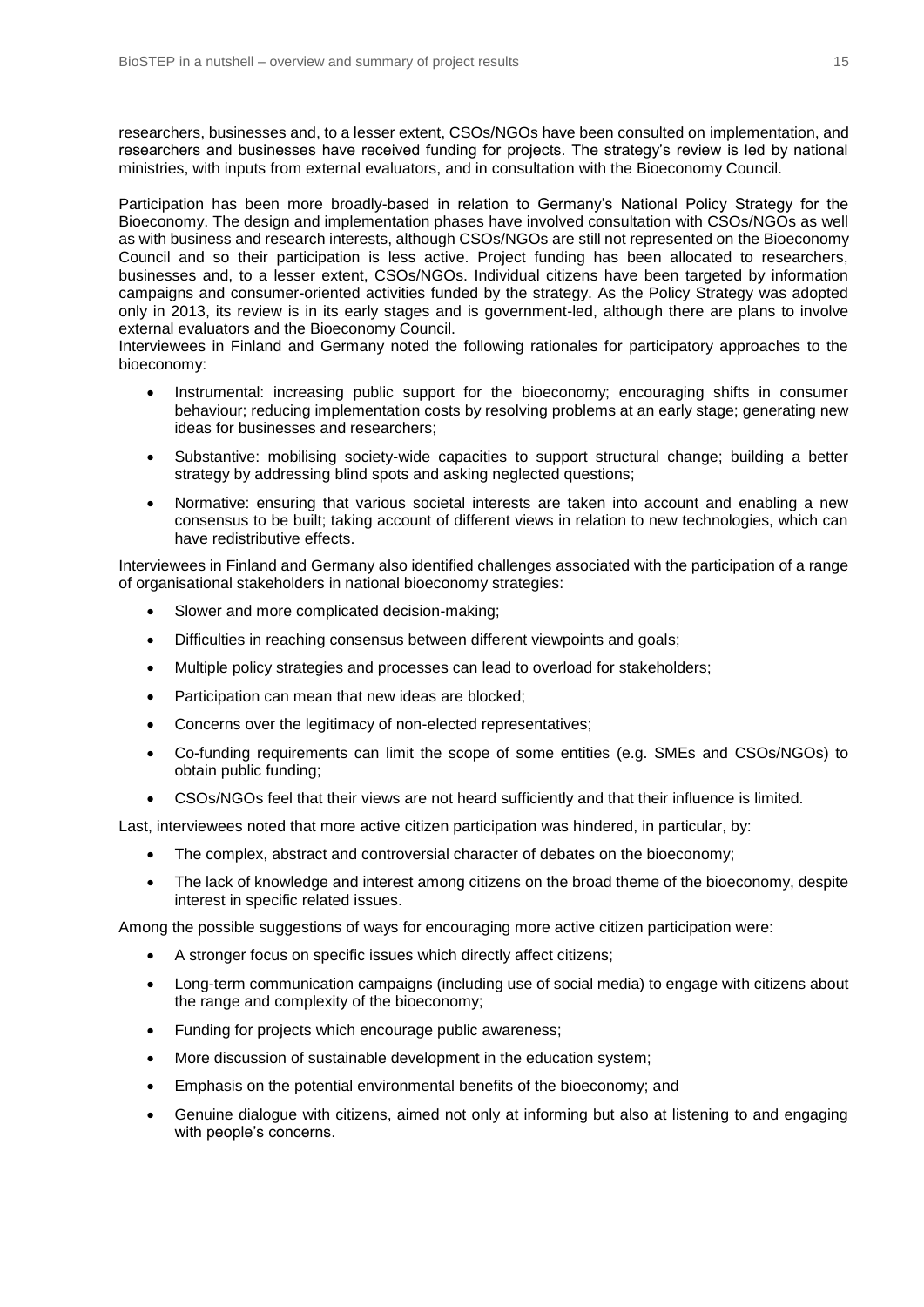## **3.6 Deliverable 3.2: Executive Summary – Case studies of regional bioeconomy strategies across Europe**

[This report](https://www.bio-step.eu/fileadmin/BioSTEP/Bio_documents/BioSTEP_D3.2_Case_studies_of_regional_strategies.pdf) provides a summary of issues raised in the four regional case studies: Scotland, South-West Netherlands, Saxony-Anhalt and Veneto. It examines the ways in which the bioeconomy has been defined in regional strategies and the ways in which those regional strategies have been initiated and implemented in the four regions. Each of the regions has a distinctive approach, specialising around the particular assets and strengths of the region and its core stakeholders. Typically, regional strategies have been developed by regional government or by stakeholder groups sponsored by those governments, and hence the main objectives have been to promote economic development through the application of developments in the bioeconomy. A primary driver of strategy development has been the need to respond to the requirements of the EU smart specialisation strategies.

Whilst all of the strategies have been led to some degree by regional government of some form, most have also sought to develop more inclusive stakeholder groups to develop and implement the strategies. These groups vary in their level of formalisation, but generally seek to bring together representatives from business, government and research/education. These groups have not tended to involve other stakeholders from civic society and the wider public, but have primarily drawn together those organisations with direct involvement in economic development in the bioeconomy.

A specific focus has been to identify the level of engagement with the wider public across the four case studies. Despite there being different rationales for engagement with the public, the main em-phasis has been placed on an instrumental rationale – improving levels of trust through the provision of information – with a lesser normative objective of addressing the ethical right of the public to be involved in decisionmaking. There has been no real attempt to involve the public in contributing lay knowledge to better understand how the bioeconomy may be implemented. A general issue with these case studies has been the focus on the commercial exploitation of life sciences technologies, led by public agencies with a very limited experience of constructive engagement with the wider public.

The final section of the report examines examples of stakeholder engagement in the broader sense and draws out good practice examples. These predominantly focus on engagement of business and research communities.

#### **3.7 Deliverable 3.3: Executive Summary – Good practice guidelines for stakeholder and citizen participation in bioeconomy strategies**

The BioSTEP project (bio-step.eu) aims to promote participative governance in Europe's emerging bioeconomy, by bringing together and making available existing information, exploring existing forms of participation in bioeconomy strategies, engaging with organisational stakeholders and with citizens, and experimenting with new forms of participative decision-making in relation to the bioeconomy.

[This document](https://www.bio-step.eu/fileadmin/BioSTEP/Bio_documents/BioSTEP_D3.3_Good_practice_guidelines.pdf) has been developed as part of Work Package 3, which has examined current participatory practices, involving both stakeholders and citizens, in bioeconomy strategies in six case studies, namely:

- Two case studies at national level (Finland and Germany);
- Four case studies at regional level (Bio-based Delta in the Netherlands, Saxony-Anhalt in Germany, Scotland in the United Kingdom, and the Veneto in Italy).
- Key documentary sources include international and national practice-based literature on stakeholder and public engagement, as well as other BioSTEP publications.

Two earlier reports [\(Charles et al., 2016; Davies et al., 2016\)](https://www.bio-step.eu/results/) provide a detailed overview of participation in these six case studies of national and regional bioeconomy strategies. Building on this work, as well as on a review of existing research on stakeholder and citizen engagement in the bioeconomy, this document sets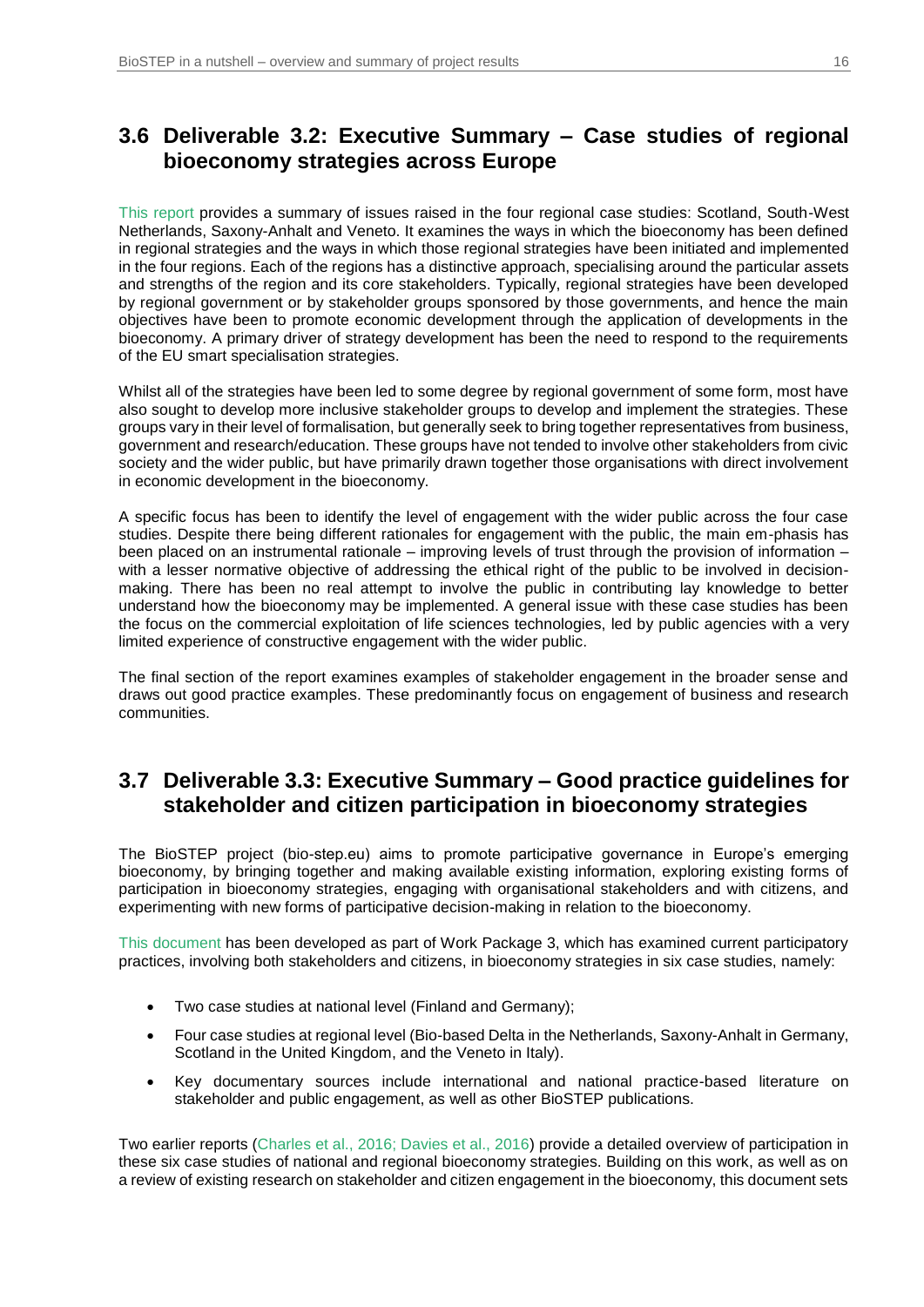out guidance and suggestions for designing and undertaking engagement with stakeholders and citizens in relation to national and regional bioeconomy strategies.

This guidance document begins by providing a definition of stakeholder and citizen engagement and differentiating between three main approaches, namely: (i) the provision of education and information, (ii) practices aimed at facilitating dialogue and consulting other organisations and individuals, and (iii) mechanisms focused on more intense forms of cooperation leading to the co-production of knowledge (Section 2).

Different rationales for engaging with stakeholder organisations and citizens are then explored, with a view to demonstrating the importance of participatory processes in relation to bioeconomy strategies (Section 3). These rationales include: (i) achieving pragmatic goals, notably to create new business or research opportunities, (ii) mobilising a range of viewpoints to inform and improve decision-making, and (iii) ensuring that all people affected have the democratic right and ability to voice their views and interests.

Although there are sound reasons for broader participation in bioeconomy strategies, the BioSTEP case studies have demonstrated that such practices face a range of challenges and obstacles, whether they are focused on stakeholders or on citizens (Section 4). It is often the case, for example, that participation is seen as potentially helpful in principle but that key stakeholders have a number of other, more pressing priorities, and are constrained by limited resources and time.

The guidance document then considers how participation should be designed and implemented, and introduces a series of principles underpinning good practice in stakeholder and citizen engagement, drawn from the six BioSTEP case studies and the wider literature (Section 5). These principles include: (i) design and prepare engagement activities carefully, (ii) ensure transparency, integrity and respect for all perspectives, (iii) ensure that engagement makes a difference, (iv) review and evaluate engagement to improve practice, (v) tailor engagement to the national/regional bioeconomy, (vi) engage people on what matters to them, and (vii) learn from other sectors and countries.

With a view to illustrating different methods for engaging with organisational stakeholders on bioeconomy strategies, the guidance document then sets out a series of examples of good practice engagement, drawn from the six case studies, which take the form either of dialogue/consultation or the co-production of knowledge (and not to education/information provision) (Section 6). These include: (i) bioeconomy councils and forums, (ii) consultations with stakeholders, (ii) hybrid organisations (such as clusters and innovation centres), (iv) business-led cooperation and engagement, and (v) policy funding for collaborative projects.

Further examples are provided of good practice engagement involving individual citizens (Section 7). The types of activities found in the six case studies related solely to education/information provision and to dialogue/consultation (with no examples found of co-production of knowledge with citizens). The examples include: (i) public communication and information campaigns, (ii) support for education and training, (iii) measures targeting consumers, (iv) formal public consultation and dialogue, and (v) open-ended citizen participation.

The document concludes by suggesting how this guidance could be used by policy-makers and other stakeholders who are leading bioeconomy strategies.

Annex 1 provides information on further resources for designing and managing engagement activities in relation to the bioeconomy, while Annex 2 sets out further information on the six case studies, as well as an outline of the research methodology used.

#### **3.8 Deliverable 4.1: Executive Summary – Results of the BioSTEP stakeholder consultation**

The main aim of the [BioSTEP stakeholder consultation](https://www.bio-step.eu/fileadmin/BioSTEP/Bio_documents/BioSTEP_D4.1_Results_stakeholder_consultation.pdf) was to provide insights on existing (policy) challenges for the European bioeconomy and potential (policy) measures to address them. The results inform the design of three policy workshops, which BioSTEP will organise in 2016. The outcome of this process will be a list of targeted policy recommendations for the (further) development of balanced and informed bioeconomy strategies at the regional, national and European levels.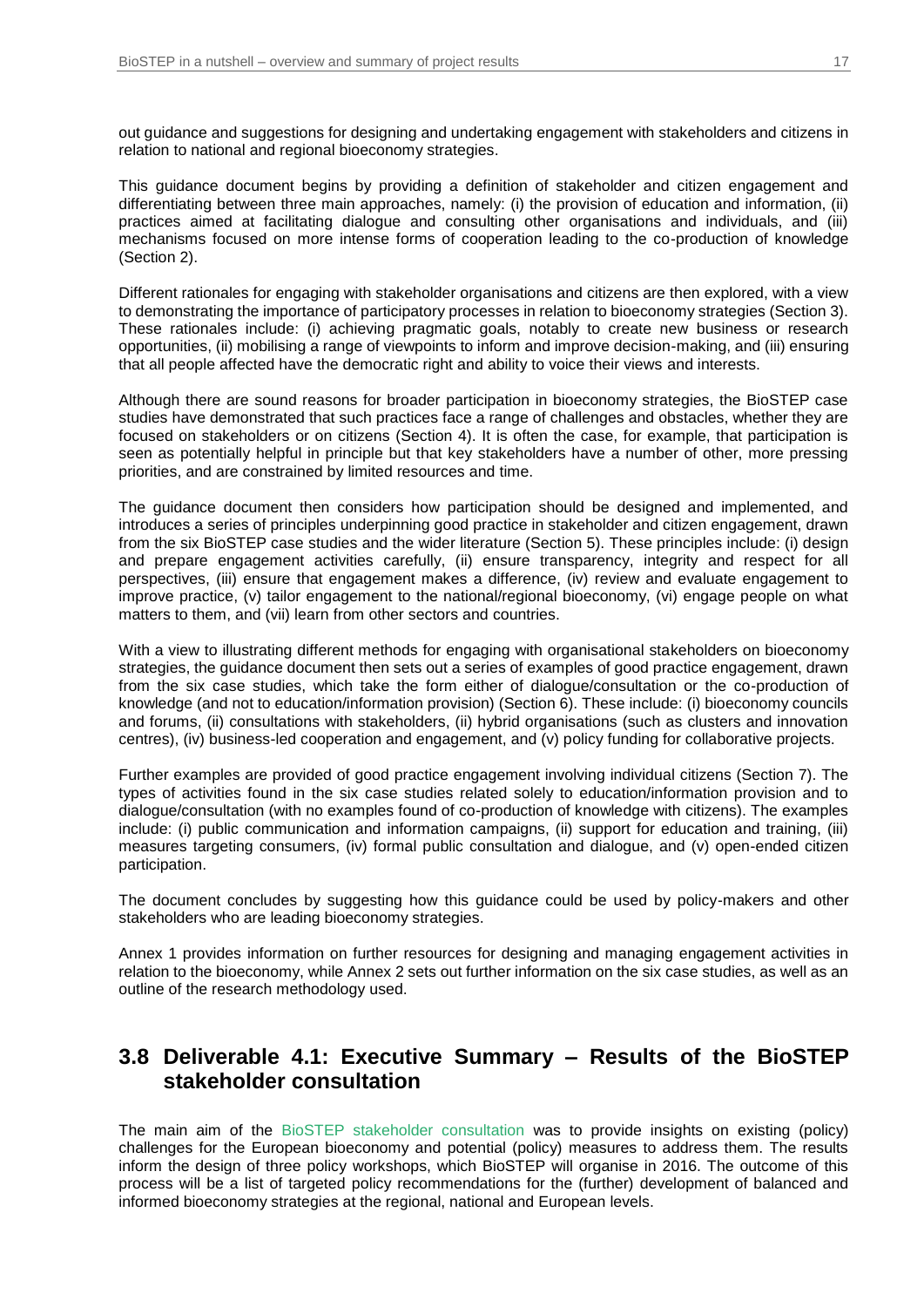During the period of 30 October to 22 December 2015, more than 180 stakeholders from a broad spectrum responded to the BioSTEP consultation. The two largest stakeholder groups involved in the consultation were universities/research centres and government representatives, accounting for roughly half of the stakeholders. The about 30 respondents from industry and SMEs are regarded as a satisfactory contribution of the private sector to the BioSTEP survey.

**Section 1** of the consultation addressed "Benefits and challenges of the bioeconomy". The strongest stakeholder agreement on **perceived benefits** was indicated for "managing natural resources sustainably", thus placing the importance of the bioeconomy in a wider societal context. This fact is also underlined by the strong agreement with the benefits "Supporting investment in new infrastructures" and "Supporting investment in knowledge, innovation and skills". The contribution of the bioeconomy to "reducing dependence on non-renewable resources" and to "mitigating and adapting to climate change" was seen more critically. This may be due to the on-going discussion on the GHG impacts of biomass production and use and the inherent limitations of biomass availability.

With respect to **challenges of the bioeconomy** stakeholders highlighted the importance of "sustainability assurance", "policy coherence", "appropriate financing", and "participative dialogue with the public and bioeconomy stakeholders". The latter challenge is directly addressed by the EU•funded project BioSTEP with its overall aim to promote a public dialogue on the goals of the bioeconomy and the steps needed to move towards a sustainable economy and way of life. On the other hand, stakeholders expressed limited concerns in the areas "specialist personnel", "transparent intra-governmental communication", and "data availability".

**Section 2** of the consultation addressed "Potential social and environmental impacts of the bioeconomy". Stakeholders attributed utmost importance to potential negative social impacts of the bioeconomy on food security. This is fully in line with concerns raised globally on the impacts of increased biomass, bioenergy and biomaterial production. Strong concerns also exist with respect to effective participation and the distribution of revenues created. Social impacts on employment and labour rights, land tenure, health and overall ethical implications raise lower, but still considerable concerns. These topics are usually regarded as less critical in Europe whereas they often trigger major concerns in developing countries. Changes in landscape aesthetics are attributed lowest importance. Finally, several stakeholders stated that all (social) impacts were highly dependent on the type of feedstock with residues and wastes usually having lower potential impact than energy crops grown on agricultural land.

Stakeholders regarded all presented potential **environmental impacts** as "important". Highest concern was attributed to impacts on resource use (land use efficiency, energy efficiency). This is in line with key findings under perceived benefits of the bioeconomy with respect to "managing natural resources sustainably". Environmental impacts on climate change, water, soil and biodiversity were regarded as "important" in average whereas stakeholders attributed slightly lower importance to air pollution and CO2eq emissions due to indirect land use change. The latter may result from ongoing controversies regarding the reliability of methodologies to assess indirect land use change impacts.

**Section 3** of the consultation concerned the evaluation of specific "topics/measures" to address a number of challenges faced by the European bioeconomy. With respect to the **challenge "ensuring sustainability"**, stakeholders underlined the importance of monitoring sustainability performance and incentives to improve sustainability performance. Both measures focus on assistance offered to bioeconomy market players to improve performance rather than on strict regulatory interventions. Such measures would facilitate initial market development with the aim to benefit from "learning by doing" towards continuously improved sustainability performance.

Mandatory sustainability certification was attributed higher importance than voluntary sustainability certification. As voluntary agreements often do not live up to their promises, mandatory measures are regarded as necessary to ensure "minimum" sustainability performance. The low importance attributed to limitations on production volumes is interesting in the light of the recent cap introduced for food based biofuels implemented in the framework of the revision of the EU Renewable Energy Directive (RED) – "ILUC Directive".

Stakeholders attributed highest importance within the **challenge "ensuring policy coherence"** to integrating bioeconomy strategies into agricultural, environmental, energy, regional, climate and industrial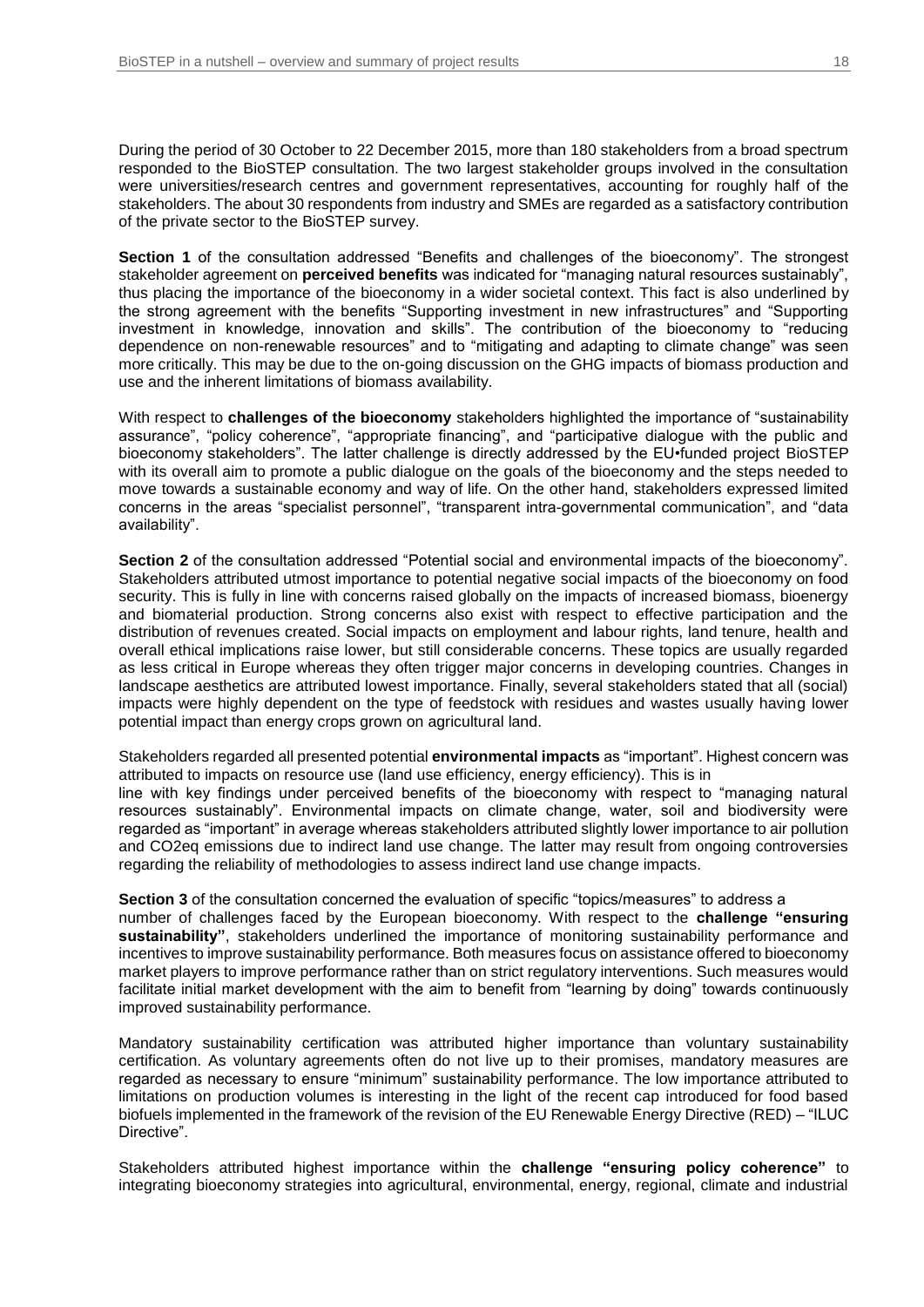policies. A holistic policy approach integrating several sectors is needed to ensure the success of the European bioeconomy. This holistic policy shall be supported by comprehensive EU Research & Innovations strategies and funding programmes (e.g. Horizon 2020), specific policies promoting the availability of raw materials, and the development of appropriate regulations for the bioeconomy.

Stakeholders attributed slightly lower importance to the development of standards, the adaptation of regional smart specialisation strategies, and the harmonisation of certification and labelling schemes. Finally, stakeholders see public procurement and indicative or binding targets as less appropriate to ensure policy coherence within the European bioeconomy.

With respect to the **challenge "improving intra-governmental communication"**, highest importance was given to establishing multi-level working group(s) made up of central/regional/local government department representatives. Regular inter-departmental meetings, high level working group(s) made up of central government department representatives and the development of better mechanisms for inter-departmental communication were regarded less important. Stakeholders highlighted the importance of agreeing on common targets and the clear identification of a leading department (focal point). Furthermore, as some biomass used in the EU is sourced from non-EU countries, inter-government communication with these countries is important as well.

With respect to the **challenge "promoting a participative dialogue",** stakeholders attributed high importance to dedicated working group(s) made up of public sector representatives and bioeconomy stakeholders, grant or loan-based financing schemes for public-private initiatives as well as local and regional workshops. Specific stakeholder contributions further highlighted the importance of public•private collaboration to promote and support the market introduction of innovative bioenergy solutions and business models.

Stakeholders underlined the importance of establishing networks of best practice bioeconomy regions in Europe and organising best practice workshops for information sharing within the **challenge "sharing best practice".**

With respect to the **challenge "ensuring appropriate financing"**, stakeholders attributed highest (and almost equal) importance to building investor confidence in the bioeconomy, promoting public private partnerships, public funding for demonstration projects and funding from national programmes for the bioeconomy. The establishment of a stable, long-term and supportive policy and regulatory framework encompassing policy coherence between different sectors involved and effective sustainability assurance is generally seen as crucial pre-requisite for investor confidence in the bioeconomy. Stakeholders indicated lower relevance for green public procurement and ensuring competitive feedstock costs.

With respect to the **challenge "ensuring appropriate data availability**", stakeholders attributed highest importance to establishing national Knowledge Exchange Networks to promote information sharing between bioeconomy actors and information resource websites. On the other hand, stakeholders indicated lower relevance with regard to industry fora, unified mailing services, ontologies, taxonomies and Semantic Web or RSS feeds on bioeconomy topics.

Stakeholders highlighted the importance of increased funding for bioeconomy research within the **challenge "ensuring sufficient specialist personnel"**. The education of specialist personnel can also be supported by international exchange programmes for students and entrepreneurs, national (and/or regional) industry skills policies and training programmes, individual grants for specialist education as well as additional funding for educational/training bodies. Stakeholders indicated slightly lower relevance for public information and awareness efforts, clearer vocational and academic qualification pathways and grants to businesses to improve workers' specialist skills.

#### **3.9 Deliverable 4.2: Executive Summary – Engaging stakeholders and citizens in the bioeconomy: Lessons learned from BioSTEP and recommendations for future research**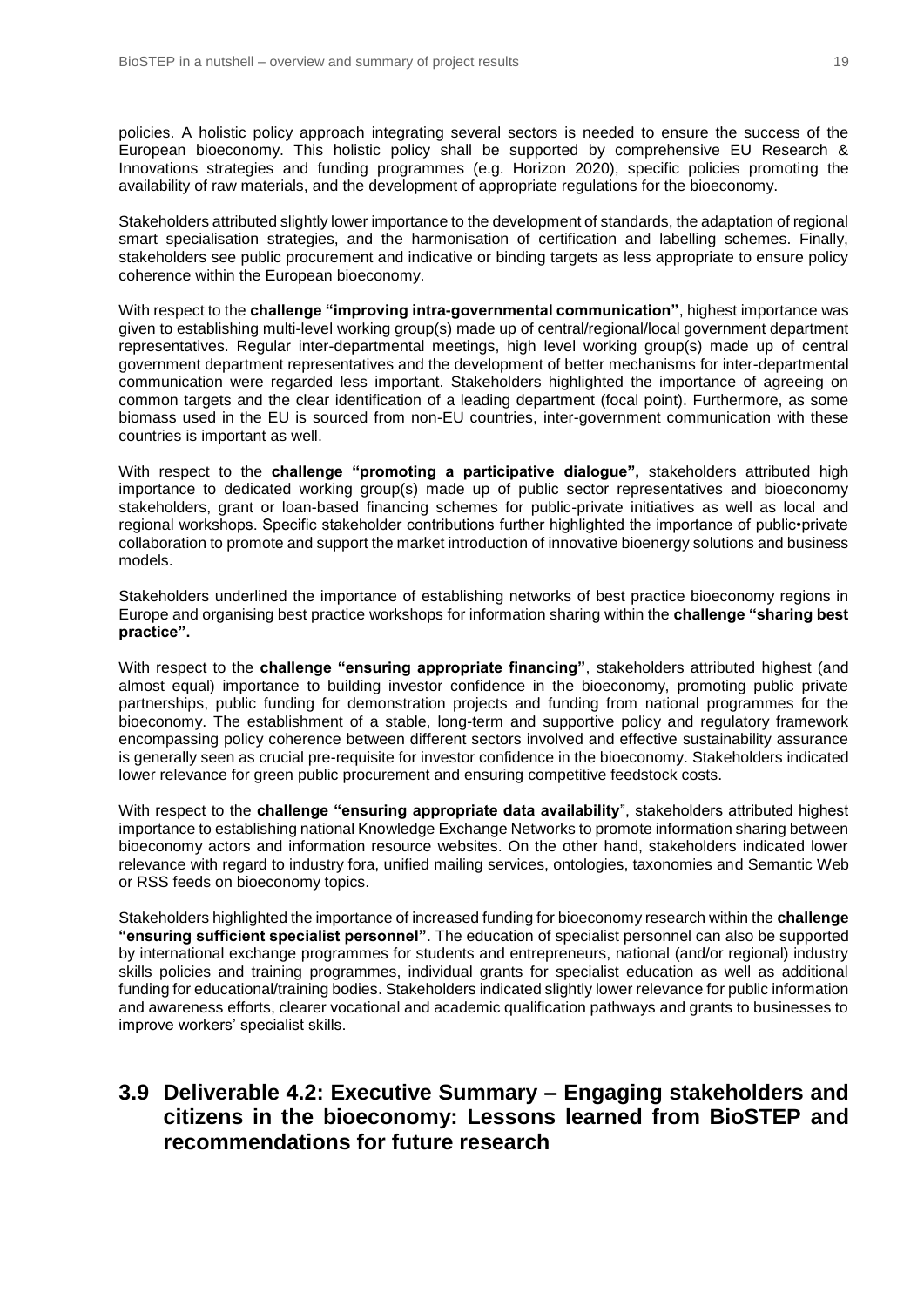Stakeholder and public engagement are key elements of EU policy development, as well as of responsible research and innovation. Over a period of three years, BioSTEP has designed and implemented a wide range of citizen and stakeholder engagement activities regarding the development of Europe's bioeconomy. These covered different modes of participation, ranging from education and information activities to intensive stakeholder dialogues and the co-creation of regional bioeconomy roadmaps.

BioSTEP experimented with different participatory tools including workshops, living lab activities, and exhibitions that aimed to facilitate stakeholder and public engagement in the bioeconomy. The lessons learned from these activities include the following:

- **Education and information:** BioSTEP's exhibition "Bioeconomy in Everyday Life" turned out to be a highly effective public engagement tool – particularly for interested members of the public that have no expert knowledge on the bioeconomy. Future exhibitions (or similar formats) should provide more background information on the bioeconomy concept, and provide specific information regarding the sustainability of bio-based products and processes. Out of all the social media venues used to promote the project (including Facebook and LinkedIn), Twitter was the most effective tool to reach the interested public.
- **Dialogue:** A key feature of effective stakeholder dialogues is the involvement of participants throughout the entire duration of the respective project/initiative. BioSTEP has shown that an initial broad online survey can be an effective tool to start engaging with stakeholders at a very early stage. Engagement activities should be tailored to the national/regional context and consider the respective "culture of participation." Activities and events should be relevant to current policy discussions. Mobilisation of individual businesses, NGOs/CSOs and citizens turned out to be difficult in BioSTEP; targeted outreach efforts, including direct personal invitations and financial compensation for participation may be necessary in future projects.
- **Co-production of knowledge:** The living lab approach as applied in BioSTEP can facilitate cocreation in the context of regional strategy development. However, the approach proved relatively time-consuming and limited in its ability to engage entrepreneurs. Its success depends on the commitment and participation of the respective regional authorities, as they are key stakeholders when it comes to strategy implementation.

New, innovative instruments for stakeholder engagement are necessary in the bioeconomy field, particularly regarding involvement of NGOs/CSOs and citizens. Building on these lessons learned, [this report](https://www.bio-step.eu/fileadmin/BioSTEP/Bio_documents/BioSTEP_D4.2_Lessons_learned_from_BioSTEP.pdf) presents a set of recommendations for future effective stakeholder and public engagement in the bioeconomy, aiming to maximise the impact of EU Research & Innovation. BioSTEP's research recommendations focus on five distinct topics:

- **1. Integrating priorities of civil society into bioeconomy research agendas**
- **2. Developing and testing models for co-creation in the bioeconomy**
- **3. Communicating complex topics of the bioeconomy to the general public**
- **4. Analysing the regional transition to the bioeconomy**
- **5. Ensuring responsible research and inclusive innovation in the bioeconomy**

The lessons learned and the research recommendations go beyond the bioeconomy and can be applied to other topics where effective stakeholder and public engagement can improve EU policy development, research and innovation.

## **3.10Deliverable 5.4: Executive Summary – Report on BioSTEP's communication and promotion activities**

[The report](https://www.bio-step.eu/fileadmin/BioSTEP/Bio_documents/BioSTEP_D5.4_Communication_and_promotion_activities.pdf) gives an overview of BioSTEP's dissemination and promotion activities. It starts with the media presence of the project. During the three years of the project, different international and national media reported about BioSTEP. Project partners fuelled this interest with articles and announcement on their own institution websites. Regular news updates on the BioSTEP website and a newsletter with main results supported the dissemination activities of all partners. Initiated to promote stakeholder engagement and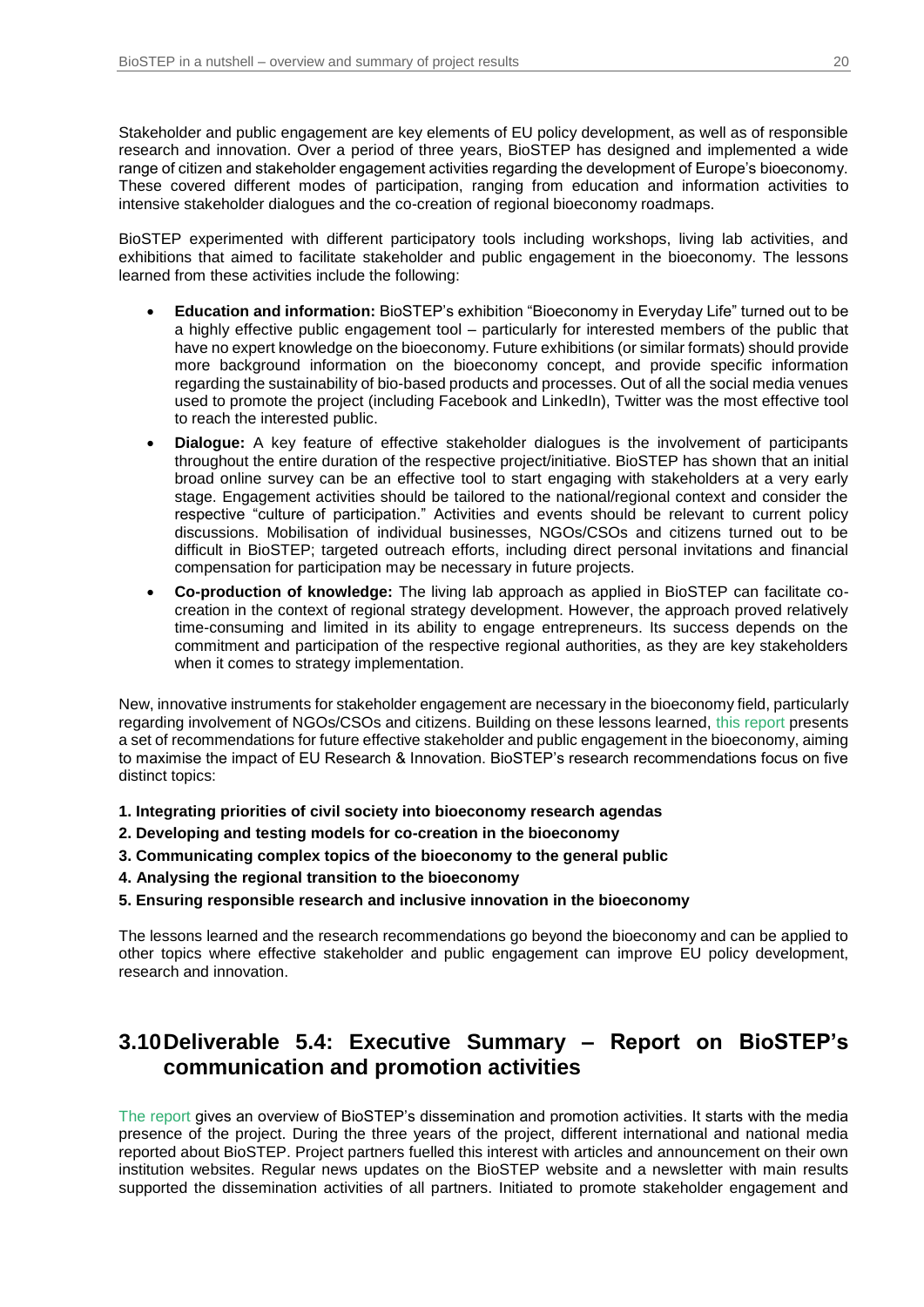public awareness for a participative governance of the European bioeconomy, BioSTEP organised and participated in numerous events. These events included regular policy and validation workshops, but also exhibitions and interactive Living Labs.

The cooperation with other relevant EU projects was an integral part of the activities. The consortium stayed in close contact with and promoted the activities of projects such as CommBeBiz, BioLinX, BIOWAYS or InnProBio. The social media activities of the project attracted the interest of now more than 700 followers on Twitter. Last but definitively not least, the most valuable results of the project were outlined in policy papers and guidelines to facilitate their uptake by practitioners.

#### **3.11Deliverable 6.1: Executive Summary – Regional bioeconomy profiles including socio-economic and environmental impacts: two case studies**

As businesses demand environmental responsibility from suppliers and as policy makers evaluate more complex scenarios, it is increasingly important to address environmental issues related to socio-economic development: the bioeconomy is one of these proposed development trajectories.

Since there are many interpretations of the term bioeconomy, Chapter 2 constitutes a comparative analysis drawing on the most recent academic literature, which lays out a field or range of possible (and sometimes conflicting) bioeconomy development trajectories. Feedback gained from interactions with stakeholders in the context of BioSTEP's "living lab" activities indicates a strong preference for interpretations involving an "agro-eco" focus on resources, as opposed to an industrial focus on biotechnology. Hence, [this report](https://www.bio-step.eu/fileadmin/BioSTEP/Bio_documents/BioSTEP_D6.1_Regional_bioeconomy_profiles.pdf) emphasizes overall reduction of impacts across the life cycle in agriculture as well as related fields for which there is sufficient data, including aquaculture, forestry, etc.

The analysis looks at opportunities to structure supply chains according to the principles of organic agriculture and production, and thus delves into e.g. purchasing trends of organic products compared with the conventional ones in food production but also value-added products where applicable. For the Veneto region of Italy, we were able to carry out the research in the form of statistical analysis due to the availability of data and better access to stakeholders – the Stara Zagora region of Bulgaria is examined in broader terms of its bioeconomy and potential.

The data-based approach applied to the Veneto region is outlined in Chapter 3: it involves combining lifecycle assessment (LCA) with the "input-output method for environmental analysis," an approach to determining environmental impacts throughout economic supply chains using data on transactions among different economic sectors. We compared such transactions among roughly 2000 companies deemed "organic" to those of the Veneto region's economy as a whole, in order to extrapolate the actual size of the bioeconomy at the regional level.

For the Stara Zagora region of Bulgaria, similar economic and environmental data is available only at the national level – we analyse the role of organic/alternative resource production in the country's total production. As the Veneto region in Italy, Stara Zagora is a candidate for the implementation of BioSTEP's "living lab" activities, in which business and policy planning are conducted via open, participative approaches.

The overall aim of this approach is to develop a tool with which environmental and socio-economic ex-ante and ex-post assessments of (regional) plans and programmes can support stakeholders and policy makers in the two case study regions, and in other interested regions in following similar approaches. These regions expect to develop their bioeconomies and correlating interconnections with other strategies and policies such as, e.g., Smart Specialisation Strategies and the wider circular economy.

The Veneto region is now ready to transfer such knowledge into new legislative and economic instruments conceived through the fruitful interaction with stakeholders during an economic and a political living lab that have been animated in the last year by the Italian partners of the BioSTEP project. An analogous process will be repeated in Bulgaria.